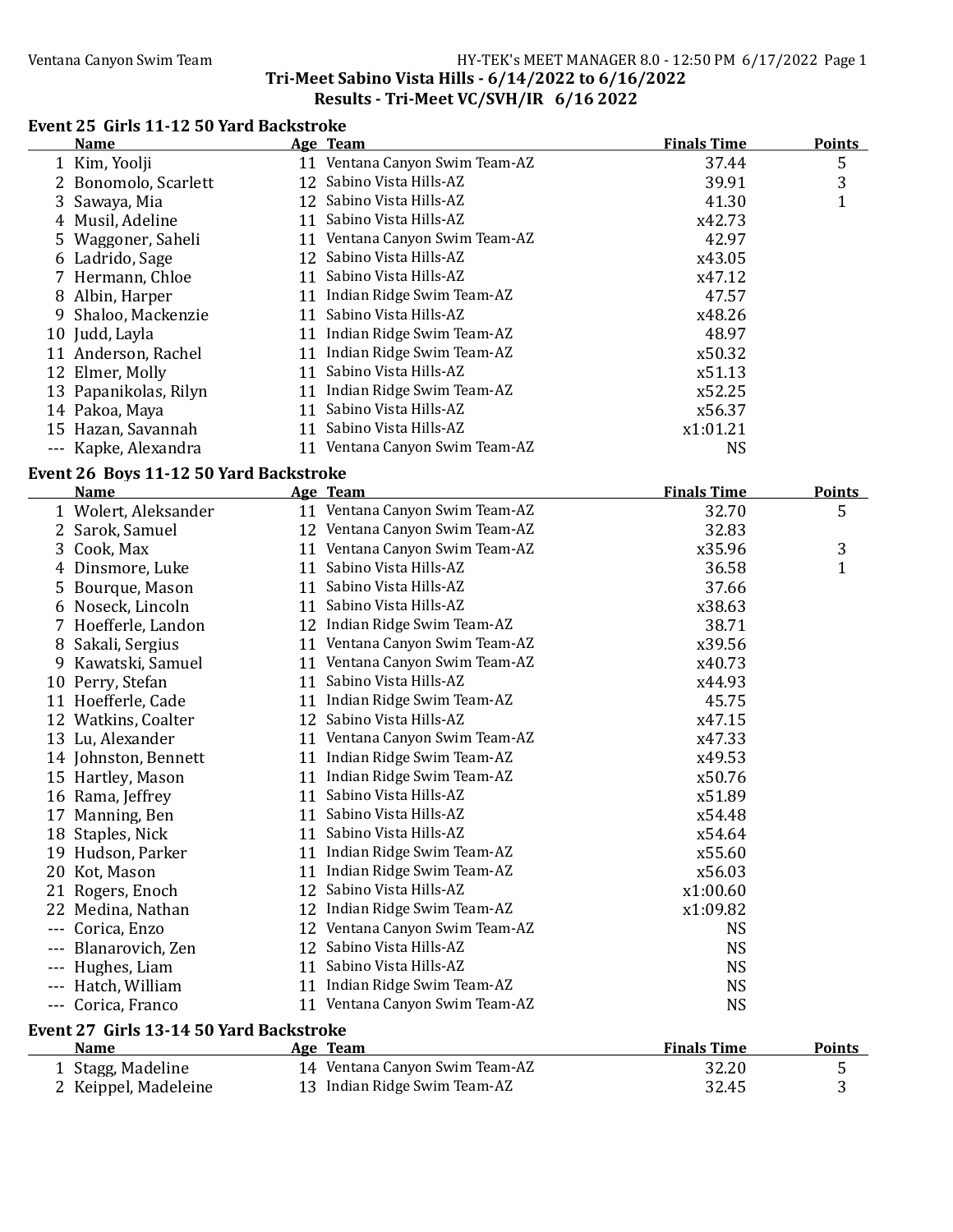### Ventana Canyon Swim Team HY-TEK's MEET MANAGER 8.0 - 12:50 PM 6/17/2022 Page 2

#### Tri-Meet Sabino Vista Hills - 6/14/2022 to 6/16/2022 Results - Tri-Meet VC/SVH/IR 6/16 2022

| (Event 27 Girls 13-14 50 Yard Backstroke)<br><b>Name</b> | Age Team                                                       | <b>Finals Time</b> | <b>Points</b> |
|----------------------------------------------------------|----------------------------------------------------------------|--------------------|---------------|
| 3 Hadley, Megan                                          | 13 Indian Ridge Swim Team-AZ                                   | 33.58              | $\mathbf{1}$  |
| 4 Sakali, Sophia                                         | 13 Ventana Canyon Swim Team-AZ                                 | 36.77              |               |
| 5 Auerbach Landeen, Ava                                  | 14 Indian Ridge Swim Team-AZ                                   | x38.09             |               |
| 6 Snyder, Lauren                                         | 14 Indian Ridge Swim Team-AZ                                   | x39.12             |               |
| 7 Davison, Parker                                        | 13 Indian Ridge Swim Team-AZ                                   | x40.33             |               |
| 8 Hannley, Sophie                                        | 13 Sabino Vista Hills-AZ                                       | 40.96              |               |
| 9 Sakali, Soleil                                         | 13 Ventana Canyon Swim Team-AZ                                 | x41.75             |               |
| 10 Hinson, Zoey                                          | 14 Sabino Vista Hills-AZ                                       | 42.29              |               |
| Event 28 Boys 13-14 50 Yard Backstroke                   |                                                                |                    |               |
| <b>Name</b>                                              | Age Team                                                       | <b>Finals Time</b> | <b>Points</b> |
| 1 Lynch, Dylan                                           | 13 Ventana Canyon Swim Team-AZ                                 | 30.61              | 5             |
| 2 Dinsmore, Nick                                         | 14 Sabino Vista Hills-AZ                                       | 32.24              | 3             |
| 3 Elsesser, Ariston                                      | 13 Sabino Vista Hills-AZ                                       | 33.12              | $\mathbf{1}$  |
| 4 Bourque, Remy                                          | 13 Sabino Vista Hills-AZ                                       | x33.20             |               |
| 5 Malley, Max                                            | 13 Sabino Vista Hills-AZ                                       | x36.53             |               |
| 6 Pakoa, Zachary                                         | 14 Sabino Vista Hills-AZ                                       | x36.56             |               |
| 7 Correa, Brandon                                        | 14 Indian Ridge Swim Team-AZ                                   | 37.07              |               |
| 8 Twomey, Patrick                                        | 13 Ventana Canyon Swim Team-AZ                                 | 37.71              |               |
| 9 Noseck, Roman                                          | 13 Sabino Vista Hills-AZ                                       | x38.19             |               |
| 10 Kruszewski, Andrew                                    | 14 Indian Ridge Swim Team-AZ                                   | 39.43              |               |
| 11 Murray, Mathew                                        | 13 Indian Ridge Swim Team-AZ                                   | x41.07             |               |
| 12 Taylor, Thomas                                        | 13 Indian Ridge Swim Team-AZ                                   | x42.48             |               |
| 13 Maddock, Jason                                        | 13 Indian Ridge Swim Team-AZ                                   | x42.57             |               |
| 14 Gummerson, Henry                                      | 14 Indian Ridge Swim Team-AZ                                   | x42.83             |               |
| 15 Musil, Ben                                            | 13 Sabino Vista Hills-AZ                                       | x44.20             |               |
| 16 Brenner, Jackson                                      | 14 Indian Ridge Swim Team-AZ                                   | x1:01.87           |               |
| --- Mitchell, Cole                                       | 13 Sabino Vista Hills-AZ                                       | DQ                 |               |
| --- Wood, Basil                                          | 14 Sabino Vista Hills-AZ                                       | <b>NS</b>          |               |
|                                                          |                                                                |                    |               |
| Event 29 Girls 15-18 50 Yard Backstroke<br><b>Name</b>   | Age Team                                                       | <b>Finals Time</b> | <b>Points</b> |
| 1 Melendez, Megan                                        | 17 Sabino Vista Hills-AZ                                       | 31.46              | 5             |
| 2 Finical, Skyler                                        | 15 Sabino Vista Hills-AZ                                       | 32.87              | 3             |
| 3 Feinberg, Hannah                                       | 16 Ventana Canyon Swim Team-AZ                                 | 33.67              |               |
| 4 Bailey, Bellamy                                        | 16 Ventana Canyon Swim Team-AZ                                 | 34.01              | $\mathbf{1}$  |
|                                                          | 16 Ventana Canyon Swim Team-AZ                                 |                    |               |
| 5 Burns, Alexa                                           | 17 Sabino Vista Hills-AZ                                       | x34.60<br>x35.00   |               |
| 6 McCue, Taylor                                          |                                                                |                    |               |
| 7 Greenwell, Aleena                                      | 16 Indian Ridge Swim Team-AZ<br>17 Ventana Canyon Swim Team-AZ | 35.28              |               |
| 8 Castellanos, Elizabeth                                 |                                                                | x36.32             |               |
| Staples, Kat<br>9                                        | 17 Sabino Vista Hills-AZ                                       | x36.51             |               |
| 10 Dasse, Clementine                                     | 15 Indian Ridge Swim Team-AZ                                   | 36.80              |               |
| 11 Davison, Mia                                          | 17 Indian Ridge Swim Team-AZ                                   | x38.03             |               |
| 12 Barela, Frankie                                       | 16 Sabino Vista Hills-AZ                                       | x38.52             |               |
| 13 Lightcap, Ryann                                       | 15 Indian Ridge Swim Team-AZ                                   | x38.53             |               |
| 14 Musil, Liliana                                        | 15 Sabino Vista Hills-AZ                                       | x38.58             |               |
| 15 Grimes, Gigi                                          | 15 Sabino Vista Hills-AZ                                       | x39.36             |               |
| Guymon, Molly<br>16                                      | 15 Indian Ridge Swim Team-AZ                                   | x39.84             |               |
| Dehnert, Skylar<br>17                                    | 16 Ventana Canyon Swim Team-AZ                                 | x41.00             |               |
| 18 Wood, Lily                                            | 17 Sabino Vista Hills-AZ                                       | x42.70             |               |
| Lightcap, Jillian<br>$---$                               | 17 Indian Ridge Swim Team-AZ                                   | <b>NS</b>          |               |
| Mitchell, Avery                                          | 15 Sabino Vista Hills-AZ                                       | <b>NS</b>          |               |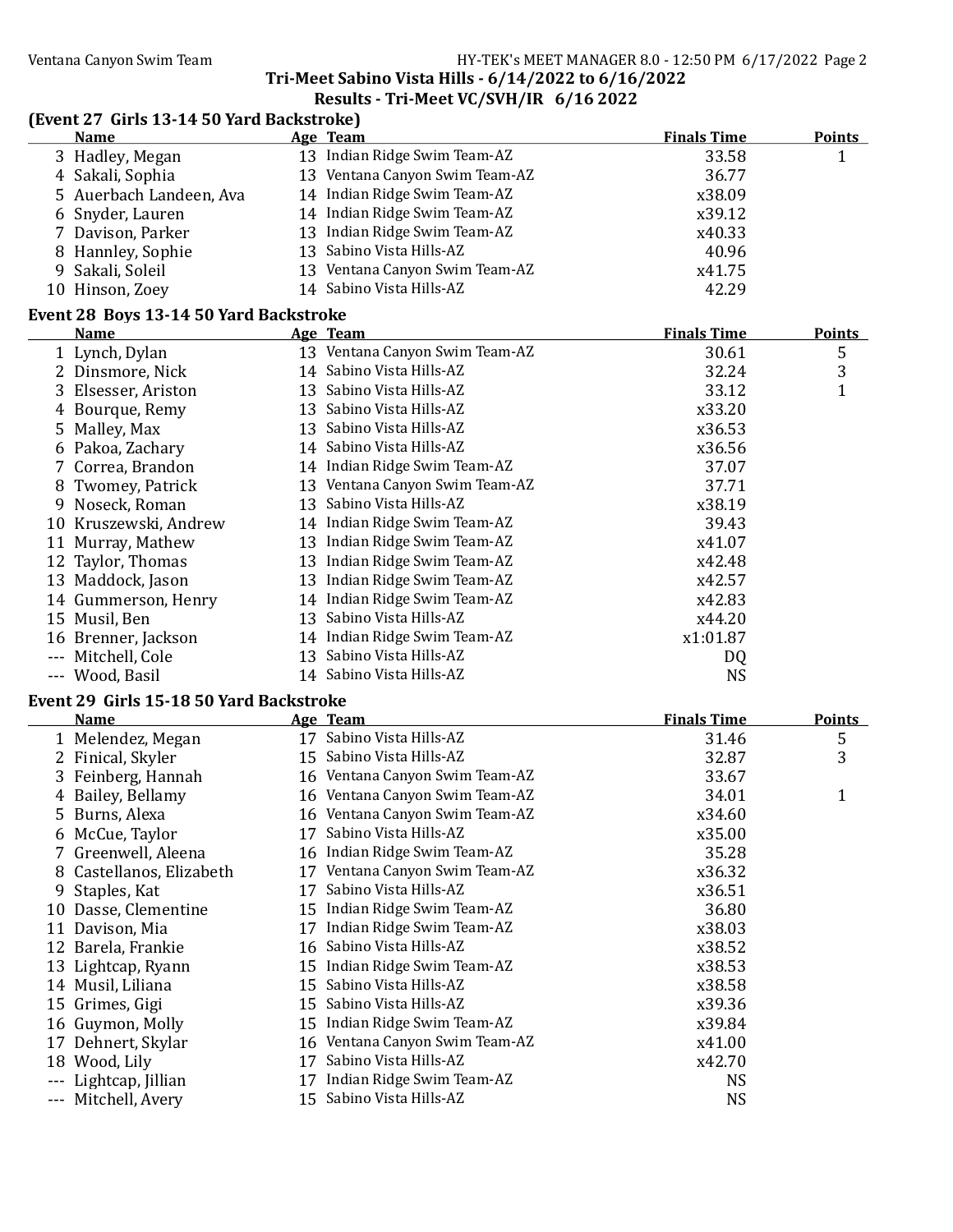#### Ventana Canyon Swim Team Team Franch Canyon Swim Team HY-TEK's MEET MANAGER 8.0 - 12:50 PM 6/17/2022 Page 3 Tri-Meet Sabino Vista Hills - 6/14/2022 to 6/16/2022 Results - Tri-Meet VC/SVH/IR 6/16 2022

#### (Event 29 Girls 15-18 50 Yard Backstroke)

|    | <b>Name</b>                                   |   | Age Team                                                   | <b>Finals Time</b> | <b>Points</b> |
|----|-----------------------------------------------|---|------------------------------------------------------------|--------------------|---------------|
|    | Grizzle, Kelsey                               |   | 18 Sabino Vista Hills-AZ                                   | <b>NS</b>          |               |
|    | Event 30 Boys 15-18 50 Yard Backstroke        |   |                                                            |                    |               |
|    | <b>Name</b>                                   |   | <b>Age Team</b>                                            | <b>Finals Time</b> | <b>Points</b> |
|    | 1 Perry, Jared                                |   | 17 Sabino Vista Hills-AZ                                   | 28.15              | 5             |
|    | 2 Nguyen, Benjamin                            |   | 17 Ventana Canyon Swim Team-AZ                             | 31.16              | 3             |
|    | 3 Zhang, Cyrus                                |   | 15 Ventana Canyon Swim Team-AZ                             | 32.89              |               |
|    | 4 Zreda, Kajtek                               |   | 16 Ventana Canyon Swim Team-AZ                             | x33.25             | $\mathbf{1}$  |
|    | 5 Rafacz, Erik                                |   | 15 Sabino Vista Hills-AZ                                   | 33.87              |               |
|    | 6 Correa, Dylan                               |   | 16 Indian Ridge Swim Team-AZ                               | 33.91              |               |
|    | 7 Kruszewski, Nathan                          |   | 18 Indian Ridge Swim Team-AZ                               | 34.47              |               |
| 8  | Stagg, Remington                              |   | 16 Ventana Canyon Swim Team-AZ                             | x34.78             |               |
|    | 9 Rafacz, Cody                                |   | 17 Sabino Vista Hills-AZ                                   | x34.89             |               |
|    | 10 Grimes, Jax                                |   | 17 Sabino Vista Hills-AZ                                   | x35.33             |               |
|    | 11 Budisavljevic, Caden                       |   | 15 Ventana Canyon Swim Team-AZ                             | x36.25             |               |
|    | 12 Witthoft, Blake                            |   | 17 Sabino Vista Hills-AZ                                   | x36.39             |               |
|    | 13 Mulholland, Ryan                           |   | 18 Sabino Vista Hills-AZ                                   | x36.95             |               |
|    | 14 Brenner, Nicholas                          |   | 18 Indian Ridge Swim Team-AZ                               | x37.39             |               |
|    | 15 Rustand, Mason                             |   | 15 Indian Ridge Swim Team-AZ                               | x37.42             |               |
|    | 16 Maddock, Jackson                           |   | 17 Indian Ridge Swim Team-AZ                               | x37.97             |               |
|    | 17 Kruszewski, Brenden                        |   | 17 Indian Ridge Swim Team-AZ                               | x38.95             |               |
|    | 18 Keippel, Levi                              |   | 15 Indian Ridge Swim Team-AZ                               | x39.57             |               |
|    | 19 Irey, Max                                  |   | 16 Sabino Vista Hills-AZ                                   | x43.20             |               |
|    | 20 Botkin, Gavin                              |   | 15 Indian Ridge Swim Team-AZ                               | x44.96             |               |
|    | Event 31 Girls 8 & Under 25 Yard Breaststroke |   |                                                            |                    |               |
|    | <b>Name</b>                                   |   | Age Team                                                   | <b>Finals Time</b> | <b>Points</b> |
|    | 1 Sarok, Miriam                               |   | 8 Ventana Canyon Swim Team-AZ                              | 23.17              | 5             |
|    | 2 Nye, Tatum                                  |   | 8 Ventana Canyon Swim Team-AZ                              | 25.01              | 3             |
|    | 3 Utash, Eden                                 |   | 8 Sabino Vista Hills-AZ                                    | 25.29              | $\mathbf{1}$  |
|    | 4 Hadley, Aubrey                              |   | 8 Indian Ridge Swim Team-AZ                                | 25.33              |               |
|    | 5 Benneyworth, Logan                          |   | 8 Sabino Vista Hills-AZ                                    | 25.70              |               |
|    | 6 Elmer, Rylee                                |   | 8 Sabino Vista Hills-AZ                                    | x29.47             |               |
|    | 7 Mencke, Summer                              |   | 7 Sabino Vista Hills-AZ                                    | x31.01             |               |
|    | 8 Suess, Lilly                                |   | 8 Indian Ridge Swim Team-AZ                                | 32.70              |               |
|    | 9 Kawatski, Avigail                           |   | 7 Ventana Canyon Swim Team-AZ                              | x33.07             |               |
|    | 10 Jones, Cordelia                            |   | 6 Indian Ridge Swim Team-AZ                                | x33.10             |               |
|    | 11 Shelby, Fiona                              | 8 | Sabino Vista Hills-AZ                                      | x34.42             |               |
|    | 12 Judd, Paisley                              | 7 | Indian Ridge Swim Team-AZ                                  | x34.51             |               |
|    | 13 Sorensen, Charley                          | 8 | Sabino Vista Hills-AZ                                      | x34.53             |               |
|    | 14 Morris, Maggie                             | 7 | Sabino Vista Hills-AZ                                      | x34.95             |               |
|    | 15 Zajicek, Eleanor                           | 8 | Sabino Vista Hills-AZ                                      | x35.75             |               |
|    | 16 Sullivan, Lillian                          | 8 | Sabino Vista Hills-AZ                                      | x36.70             |               |
|    | 17 Lewis, Peyton                              | 7 | Sabino Vista Hills-AZ                                      | x37.36             |               |
|    | 18 Hatch, Eladie                              |   | Indian Ridge Swim Team-AZ                                  | x37.60             |               |
|    | 19 Hatfield, Naomi                            | 7 | Sabino Vista Hills-AZ                                      | x37.79             |               |
|    | 20 Waggoner, Nahlani                          | 6 | Ventana Canyon Swim Team-AZ                                | x38.38             |               |
| 21 | Castro, Natalia                               | 8 | Sabino Vista Hills-AZ                                      | x39.42             |               |
|    | 22 Trimble, Norah                             | 8 | Indian Ridge Swim Team-AZ                                  | x40.39             |               |
|    |                                               |   |                                                            |                    |               |
|    | 23 Norris, Marion                             | 7 | Ventana Canyon Swim Team-AZ                                | x40.47             |               |
|    | 24 Cummins, Lydia                             | 7 | Ventana Canyon Swim Team-AZ<br>8 Indian Ridge Swim Team-AZ | x41.65             |               |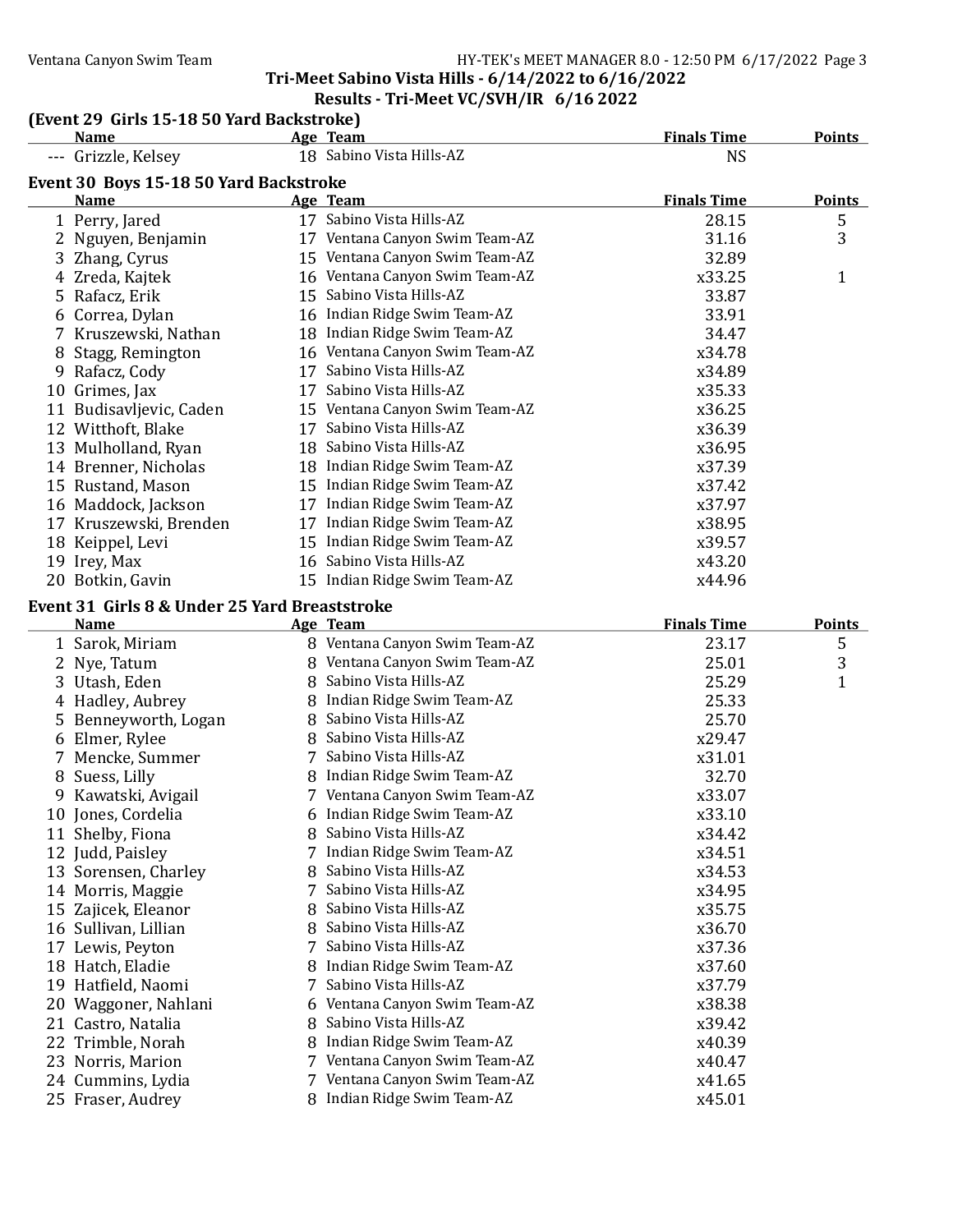# Tri-Meet Sabino Vista Hills - 6/14/2022 to 6/16/2022

# Results - Tri-Meet VC/SVH/IR 6/16 2022

### (Event 31 Girls 8 & Under 25 Yard Breaststroke)

|    | <b>Name</b>                                  |   | Age Team                      | <b>Finals Time</b> | <b>Points</b> |
|----|----------------------------------------------|---|-------------------------------|--------------------|---------------|
|    | 26 Singer, Eleanor                           |   | 7 Sabino Vista Hills-AZ       | x46.76             |               |
|    | 27 Yancey, Penelope                          |   | 7 Sabino Vista Hills-AZ       | x47.29             |               |
|    | 28 Rottenstein, Alice                        |   | 5 Ventana Canyon Swim Team-AZ | x47.32             |               |
|    | 29 Wild, Rivers                              | 7 | Sabino Vista Hills-AZ         | x50.27             |               |
|    | 30 Conner, Emily                             |   | Sabino Vista Hills-AZ         | x50.90             |               |
|    | 31 Eggman, Reagan                            | 7 | Sabino Vista Hills-AZ         | x51.82             |               |
|    | 32 Angiulo, Elizabeth                        |   | 7 Indian Ridge Swim Team-AZ   | x55.71             |               |
|    | 33 Conger, Aubrianna                         |   | 5 Ventana Canyon Swim Team-AZ | x1:09.22           |               |
|    | --- Sutton, Lilly                            |   | 8 Sabino Vista Hills-AZ       | <b>NS</b>          |               |
|    | Event 32 Boys 8 & Under 25 Yard Breaststroke |   |                               |                    |               |
|    | <b>Name</b>                                  |   | Age Team                      | <b>Finals Time</b> | <b>Points</b> |
|    | 1 Cook, Charlie                              |   | 8 Ventana Canyon Swim Team-AZ | 23.89              | 5             |
|    | 2 Kim, Seungju                               |   | 8 Ventana Canyon Swim Team-AZ | 23.97              |               |
|    | 3 Yarosz, Nash                               |   | 8 Sabino Vista Hills-AZ       | 25.38              | 3             |
|    | 4 Wolert, Eliasz                             |   | 8 Ventana Canyon Swim Team-AZ | x28.05             | 1             |
| 5. | Rottenstein, Ezra                            |   | 7 Ventana Canyon Swim Team-AZ | x28.40             |               |
|    | 6 Kapke, Drake                               |   | 7 Ventana Canyon Swim Team-AZ | x28.89             |               |
|    | 7 Johnston, Caleb                            |   | 8 Indian Ridge Swim Team-AZ   | 28.96              |               |
|    | 8 Bonomolo, Sebastian                        |   | 8 Sabino Vista Hills-AZ       | 29.23              |               |
|    | 9 Papanikolas, Case                          |   | 8 Indian Ridge Swim Team-AZ   | 29.66              |               |
|    | 10 Rogers, Peter                             |   | 8 Sabino Vista Hills-AZ       | x29.70             |               |
|    | 11 Zoucha, Pierce                            |   | 7 Ventana Canyon Swim Team-AZ | x30.07             |               |
|    | 12 Taylor, Maxwell                           |   | 8 Indian Ridge Swim Team-AZ   | x30.28             |               |
|    | 13 Suess, Caden                              |   | 7 Indian Ridge Swim Team-AZ   | x30.66             |               |
|    | 14 Keippel, Maxwell                          |   | 8 Indian Ridge Swim Team-AZ   | x31.82             |               |
|    | 15 Hoefferle, Ethan                          |   | 8 Indian Ridge Swim Team-AZ   | x32.94             |               |
|    | 16 Angiulo, Alexander                        |   | 8 Indian Ridge Swim Team-AZ   | x34.50             |               |
|    | 17 Orosco, Andan                             |   | 8 Sabino Vista Hills-AZ       | x34.92             |               |
|    | 18 Johnston, Chasin                          |   | 8 Sabino Vista Hills-AZ       | x35.35             |               |
|    | 19 Click, Liam                               |   | 7 Indian Ridge Swim Team-AZ   | x35.50             |               |
|    | 20 Singer, Levi                              |   | 8 Sabino Vista Hills-AZ       | x35.62             |               |
|    | 21 Sakali, Sebastian                         |   | 7 Ventana Canyon Swim Team-AZ | x36.02             |               |
|    | 22 Noonan, Jackson                           |   | 8 Sabino Vista Hills-AZ       | x37.31             |               |
|    | 23 Hannley, Davis                            |   | 8 Sabino Vista Hills-AZ       | x45.36             |               |
|    | 24 Conger, Charles                           |   | 7 Ventana Canyon Swim Team-AZ | x45.71             |               |

#### Event 33 Girls 9-10 50 Yard Breaststroke

| <b>Name</b>             |  | <b>Finals Time</b>                                                                                                                                                                                                                                                                                                                                                                                                              | <b>Points</b> |
|-------------------------|--|---------------------------------------------------------------------------------------------------------------------------------------------------------------------------------------------------------------------------------------------------------------------------------------------------------------------------------------------------------------------------------------------------------------------------------|---------------|
| 1 Sarok, Esther         |  | 40.34                                                                                                                                                                                                                                                                                                                                                                                                                           | 5             |
| 2 Mieczkowski, Helena   |  | 47.32                                                                                                                                                                                                                                                                                                                                                                                                                           | 3             |
| 3 Benneyworth, Caroline |  | 48.21                                                                                                                                                                                                                                                                                                                                                                                                                           |               |
| 4 Jones, Lavinia        |  | 49.22                                                                                                                                                                                                                                                                                                                                                                                                                           |               |
| 5 Durazo, Emma          |  | x49.43                                                                                                                                                                                                                                                                                                                                                                                                                          |               |
| 6 Zoucha, Abrielle      |  | x50.53                                                                                                                                                                                                                                                                                                                                                                                                                          |               |
| 7 Varden, Claire        |  | x51.34                                                                                                                                                                                                                                                                                                                                                                                                                          |               |
| 8 Watkins, Claudia      |  | 53.13                                                                                                                                                                                                                                                                                                                                                                                                                           |               |
| 9 Diaz, Brooklynn       |  | x56.10                                                                                                                                                                                                                                                                                                                                                                                                                          |               |
| 10 Kawatski, Khesed     |  | x56.35                                                                                                                                                                                                                                                                                                                                                                                                                          |               |
| 11 Conner, Leah         |  | x56.89                                                                                                                                                                                                                                                                                                                                                                                                                          |               |
| 12 Kaimal, Meera        |  | x58.59                                                                                                                                                                                                                                                                                                                                                                                                                          |               |
| 13 Brown-Melder, Poppy  |  | 59.63                                                                                                                                                                                                                                                                                                                                                                                                                           |               |
|                         |  | Age Team<br>10 Ventana Canyon Swim Team-AZ<br>10 Ventana Canyon Swim Team-AZ<br>10 Sabino Vista Hills-AZ<br>9 Indian Ridge Swim Team-AZ<br>9 Ventana Canyon Swim Team-AZ<br>9 Ventana Canyon Swim Team-AZ<br>10 Ventana Canyon Swim Team-AZ<br>9 Sabino Vista Hills-AZ<br>9 Sabino Vista Hills-AZ<br>9 Ventana Canyon Swim Team-AZ<br>9 Sabino Vista Hills-AZ<br>10 Ventana Canyon Swim Team-AZ<br>10 Indian Ridge Swim Team-AZ |               |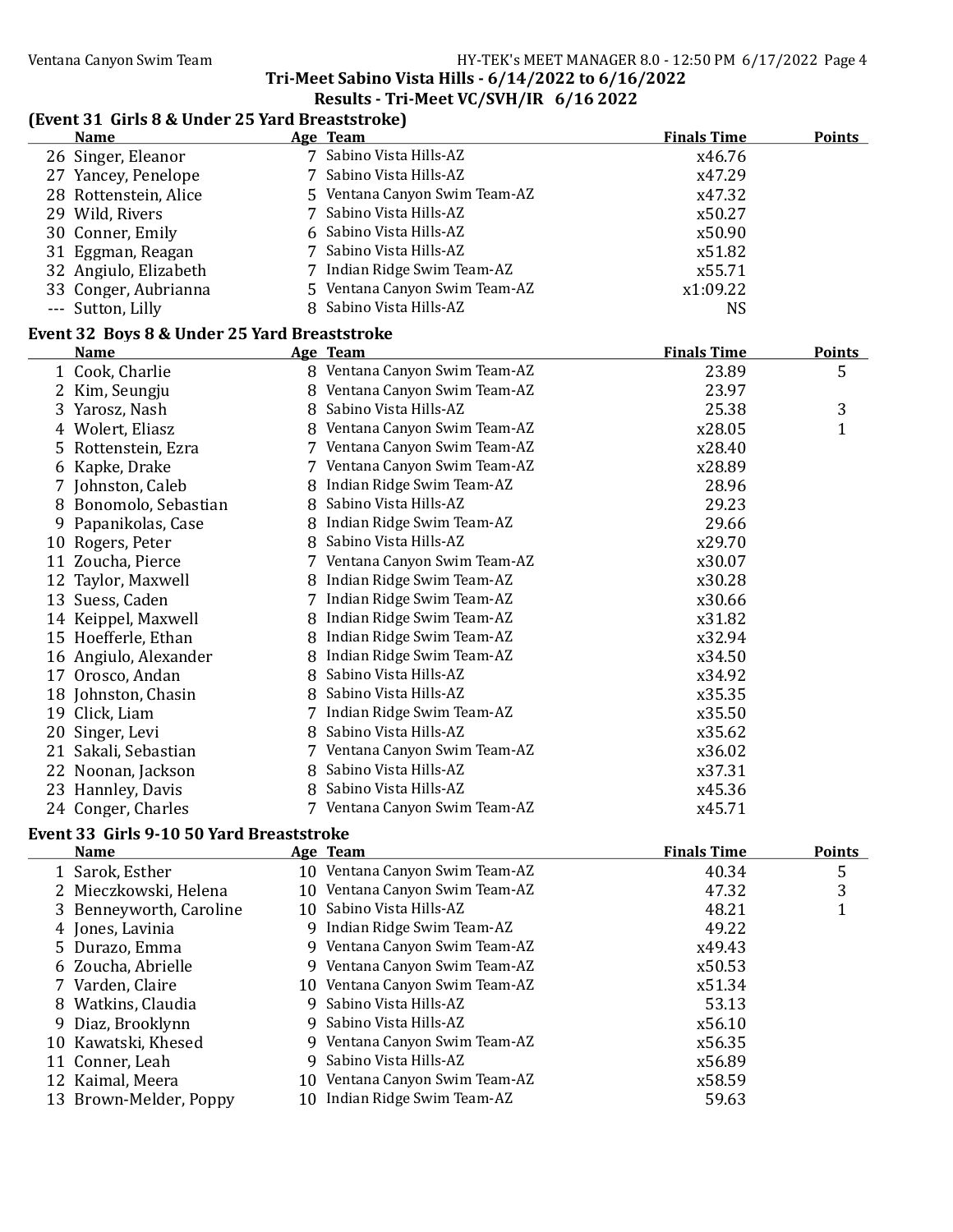### Ventana Canyon Swim Team Team HY-TEK's MEET MANAGER 8.0 - 12:50 PM 6/17/2022 Page 5

# Tri-Meet Sabino Vista Hills - 6/14/2022 to 6/16/2022

### Results - Tri-Meet VC/SVH/IR 6/16 2022

### (Event 33 Girls 9-10 50 Yard Breaststroke)

| <b>Name</b>                             | Age Team                       | <b>Finals Time</b> | <b>Points</b> |
|-----------------------------------------|--------------------------------|--------------------|---------------|
| 14 Benneyworth, Annabelle               | 9 Sabino Vista Hills-AZ        | x1:00.29           |               |
| 15 Zajicek, Elouise                     | 10 Sabino Vista Hills-AZ       | x1:00.31           |               |
| 16 Linton, Lillian                      | 10 Ventana Canyon Swim Team-AZ | x1:02.16           |               |
| 17 Gordon, Abby                         | 10 Sabino Vista Hills-AZ       | x1:02.79           |               |
| 18 Pakoa, Sami                          | 9 Sabino Vista Hills-AZ        | x1:03.02           |               |
| 19 Ruuska, Greta                        | 10 Indian Ridge Swim Team-AZ   | x1:04.20           |               |
| 20 Lauber, Lily                         | 10 Sabino Vista Hills-AZ       | x1:05.03           |               |
| 21 Singer, Celia                        | 10 Sabino Vista Hills-AZ       | x1:05.74           |               |
| 22 Campos, Susan                        | 9 Ventana Canyon Swim Team-AZ  | x1:09.87           |               |
| 23 Anderson, Juliet                     | 9 Indian Ridge Swim Team-AZ    | x1:12.75           |               |
| 24 Ferri, Victoria                      | 9 Indian Ridge Swim Team-AZ    | x1:13.22           |               |
| 25 Kot, McKenna                         | 9 Indian Ridge Swim Team-AZ    | x1:13.89           |               |
| 26 Lu, Alicia                           | 9 Ventana Canyon Swim Team-AZ  | x1:22.20           |               |
| 27 Hatch, Maycie                        | 9 Indian Ridge Swim Team-AZ    | x1:22.93           |               |
| 28 Boerup, Emily                        | 9 Indian Ridge Swim Team-AZ    | x1:24.94           |               |
| 29 Urquijo, Sophia                      | 9 Sabino Vista Hills-AZ        | x1:35.22           |               |
| Event 34 Boys 9-10 50 Yard Breaststroke |                                |                    |               |
| <b>Name</b>                             | Age Team                       | <b>Finals Time</b> | <b>Points</b> |
| 1 Ladrido, Cruz                         | 10 Sabino Vista Hills-AZ       | 39.26              | 5             |
| 2 Mencke, Reef                          | 10 Sabino Vista Hills-AZ       | 49.62              | 3             |
| 3 Manning, Jon                          | 9 Sabino Vista Hills-AZ        | x51.66             |               |
| 4 Hannley, Harrison                     | 10 Sabino Vista Hills-AZ       | x53.06             |               |
| 5 Shehab, Khalil                        | 10 Ventana Canyon Swim Team-AZ | 53.44              | $\mathbf{1}$  |
| 6 Rogers, Michael                       | 10 Sabino Vista Hills-AZ       | x55.35             |               |
| 7 Murray, Andrew                        | 10 Indian Ridge Swim Team-AZ   | 56.89              |               |
| 8 Taylor, Grant                         | 10 Indian Ridge Swim Team-AZ   | 57.00              |               |
| 9 Manning, Nick                         | 9 Sabino Vista Hills-AZ        | x57.38             |               |
| 10 Mullenbach, Hank                     | 9 Sabino Vista Hills-AZ        | x58.30             |               |
| 11 Johnston, Saxon                      | 10 Sabino Vista Hills-AZ       | x59.71             |               |
| 12 Trimble, Jackson                     | 9 Ventana Canyon Swim Team-AZ  | 1:03.63            |               |
| 13 Medina, Joseph                       | 9 Indian Ridge Swim Team-AZ    | x1:05.56           |               |
| 14 Keippel, Lincoln                     | 10 Indian Ridge Swim Team-AZ   | x1:06.25           |               |
| 15 Musil, Nate                          | 9 Sabino Vista Hills-AZ        | x1:13.68           |               |
| 16 Starceski, Patrick                   | 9 Sabino Vista Hills-AZ        | x1:19.98           |               |
| 17 Hamm, Jacob                          | 9 Sabino Vista Hills-AZ        | x1:26.03           |               |
| 18 Ruggieri, Joey                       | 9 Indian Ridge Swim Team-AZ    | x1:27.83           |               |
| --- Blanarovich, Maks                   | 10 Sabino Vista Hills-AZ       | <b>NS</b>          |               |

### Event 35 Girls 11-12 50 Yard Breaststroke

|    | <b>Name</b>          |    | Age Team                       | <b>Finals Time</b> | <b>Points</b> |
|----|----------------------|----|--------------------------------|--------------------|---------------|
|    | 1 Bonomolo, Scarlett |    | 12 Sabino Vista Hills-AZ       | 38.28              | 5             |
|    | 2 Ladrido, Sage      |    | 12 Sabino Vista Hills-AZ       | 43.08              | 3             |
|    | 3 Kim, Yoolji        |    | 11 Ventana Canyon Swim Team-AZ | 45.13              |               |
|    | 4 Shaloo, Mackenzie  |    | 11 Sabino Vista Hills-AZ       | x45.57             |               |
|    | 5 Sawaya, Mia        |    | 12 Sabino Vista Hills-AZ       | x45.75             |               |
|    | 6 Hermann, Chloe     |    | 11 Sabino Vista Hills-AZ       | x46.35             |               |
|    | 7 Musil, Adeline     |    | 11 Sabino Vista Hills-AZ       | x46.51             |               |
|    | 8 Anderson, Rachel   |    | 11 Indian Ridge Swim Team-AZ   | 48.27              |               |
|    | 9 Waggoner, Saheli   |    | 11 Ventana Canyon Swim Team-AZ | 48.83              |               |
|    | 10 Albin, Harper     | 11 | Indian Ridge Swim Team-AZ      | 49.01              |               |
| 11 | Elmer, Molly         |    | 11 Sabino Vista Hills-AZ       | x51.16             |               |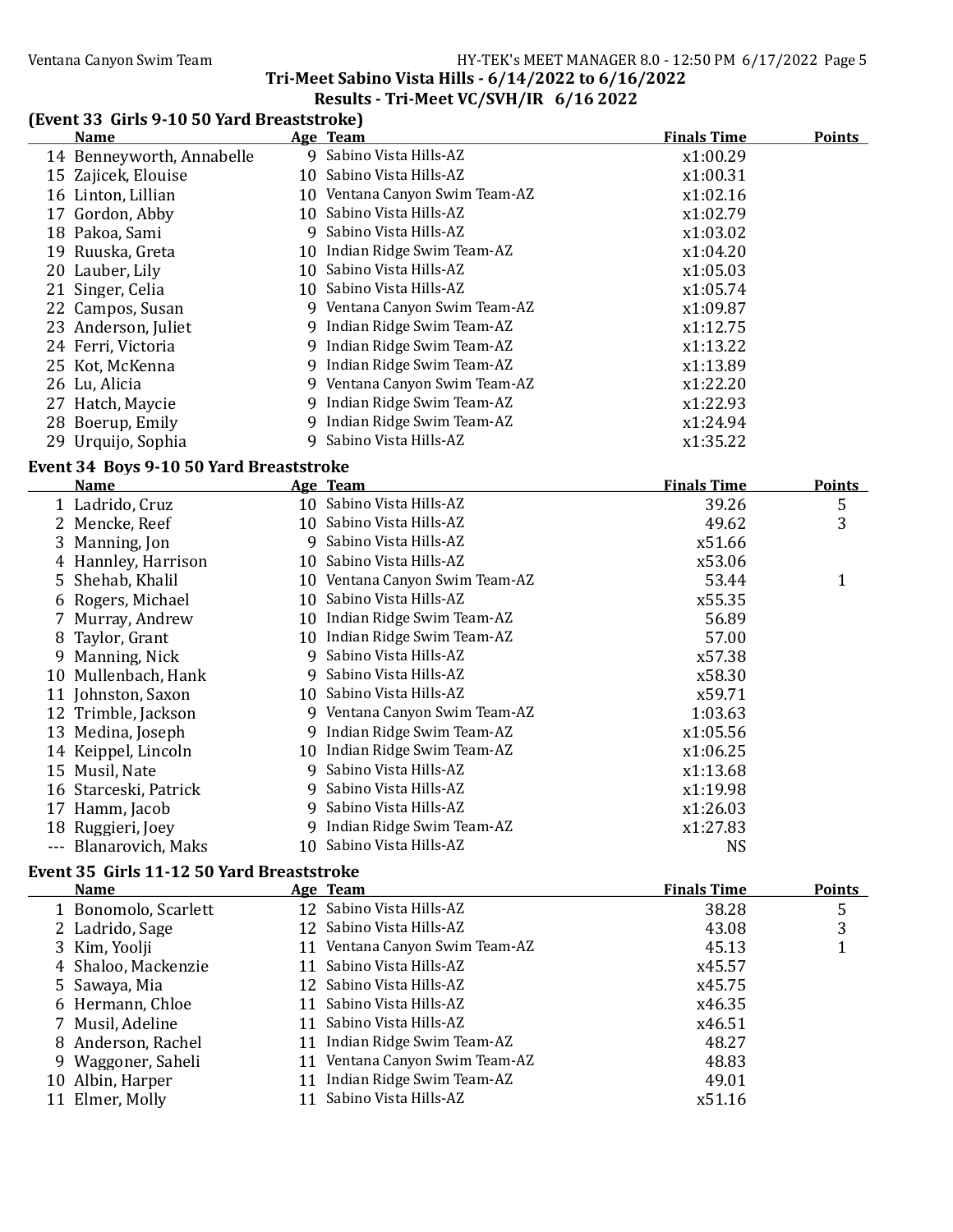#### Ventana Canyon Swim Team HY-TEK's MEET MANAGER 8.0 - 12:50 PM 6/17/2022 Page 6

### Tri-Meet Sabino Vista Hills - 6/14/2022 to 6/16/2022

#### Results - Tri-Meet VC/SVH/IR 6/16 2022

| (Event 35 Girls 11-12 50 Yard Breaststroke) | $\frac{1}{11}$ and $\frac{1}{11}$ and $\frac{1}{10}$ and $\frac{1}{10}$ and $\frac{1}{10}$ and $\frac{1}{10}$ and $\frac{1}{10}$ and $\frac{1}{10}$ and $\frac{1}{10}$ and $\frac{1}{10}$ and $\frac{1}{10}$ and $\frac{1}{10}$ and $\frac{1}{10}$ and $\frac{1}{10}$ and $\frac{1}{10}$ |                    |               |
|---------------------------------------------|------------------------------------------------------------------------------------------------------------------------------------------------------------------------------------------------------------------------------------------------------------------------------------------|--------------------|---------------|
| <b>Name</b>                                 | Age Team                                                                                                                                                                                                                                                                                 | <b>Finals Time</b> | <b>Points</b> |
| 12 Hazan, Savannah                          | 11 Sabino Vista Hills-AZ                                                                                                                                                                                                                                                                 | x54.75             |               |
| 13 Judd, Layla                              | 11 Indian Ridge Swim Team-AZ                                                                                                                                                                                                                                                             | x1:00.59           |               |
| 14 Pakoa, Maya                              | 11 Sabino Vista Hills-AZ                                                                                                                                                                                                                                                                 | x1:00.90           |               |
| 15 Papanikolas, Rilyn                       | 11 Indian Ridge Swim Team-AZ                                                                                                                                                                                                                                                             | x1:02.34           |               |
| --- Kapke, Alexandra                        | 11 Ventana Canyon Swim Team-AZ                                                                                                                                                                                                                                                           | <b>NS</b>          |               |
| Event 36 Boys 11-12 50 Yard Breaststroke    |                                                                                                                                                                                                                                                                                          |                    |               |
| <b>Name</b>                                 | Age Team                                                                                                                                                                                                                                                                                 | <b>Finals Time</b> | <b>Points</b> |
| 1 Cook, Max                                 | 11 Ventana Canyon Swim Team-AZ                                                                                                                                                                                                                                                           | 36.15              |               |
| 2 Wolert, Aleksander                        | 11 Ventana Canyon Swim Team-AZ                                                                                                                                                                                                                                                           | 39.07              | 5             |
| 3 Sarok, Samuel                             | 12 Ventana Canyon Swim Team-AZ                                                                                                                                                                                                                                                           | x39.92             | 3             |
| 4 Noseck, Lincoln                           | 11 Sabino Vista Hills-AZ                                                                                                                                                                                                                                                                 | 42.02              | $\mathbf{1}$  |
| 5 Kawatski, Samuel                          | 11 Ventana Canyon Swim Team-AZ                                                                                                                                                                                                                                                           | x42.53             |               |
| 6 Watkins, Coalter                          | 12 Sabino Vista Hills-AZ                                                                                                                                                                                                                                                                 | 42.89              |               |
| 7 Dinsmore, Luke                            | 11 Sabino Vista Hills-AZ                                                                                                                                                                                                                                                                 | x45.52             |               |
| 8 Hoefferle, Landon                         | 12 Indian Ridge Swim Team-AZ                                                                                                                                                                                                                                                             | 46.34              |               |
| 9 Sakali, Sergius                           | 11 Ventana Canyon Swim Team-AZ                                                                                                                                                                                                                                                           | x48.14             |               |
| 10 Bourque, Mason                           | 11 Sabino Vista Hills-AZ                                                                                                                                                                                                                                                                 | x49.26             |               |
| 11 Perry, Stefan                            | 11 Sabino Vista Hills-AZ                                                                                                                                                                                                                                                                 | x51.71             |               |
| 12 Rama, Jeffrey                            | 11 Sabino Vista Hills-AZ                                                                                                                                                                                                                                                                 | x52.11             |               |
| 13 Lu, Alexander                            | 11 Ventana Canyon Swim Team-AZ                                                                                                                                                                                                                                                           | x52.75             |               |
| 14 Johnston, Bennett                        | 11 Indian Ridge Swim Team-AZ                                                                                                                                                                                                                                                             | 53.77              |               |
| 15 Hudson, Parker                           | 11 Indian Ridge Swim Team-AZ                                                                                                                                                                                                                                                             | x54.25             |               |
| 16 Manning, Ben                             | 11 Sabino Vista Hills-AZ                                                                                                                                                                                                                                                                 | x54.29             |               |
| 17 Hartley, Mason                           | 11 Indian Ridge Swim Team-AZ                                                                                                                                                                                                                                                             | x54.72             |               |
| 18 Hoefferle, Cade                          | 11 Indian Ridge Swim Team-AZ                                                                                                                                                                                                                                                             | x55.91             |               |
| 19 Staples, Nick                            | 11 Sabino Vista Hills-AZ                                                                                                                                                                                                                                                                 | x58.00             |               |
| 20 Kot, Mason                               | 11 Indian Ridge Swim Team-AZ                                                                                                                                                                                                                                                             | x1:05.47           |               |
| 21 Hatch, William                           | 11 Indian Ridge Swim Team-AZ                                                                                                                                                                                                                                                             | x1:06.95           |               |
| 22 Medina, Nathan                           | 12 Indian Ridge Swim Team-AZ                                                                                                                                                                                                                                                             | x1:12.97           |               |
| 23 Rogers, Enoch                            | 12 Sabino Vista Hills-AZ                                                                                                                                                                                                                                                                 | x1:13.57           |               |
| --- Blanarovich, Zen                        | 12 Sabino Vista Hills-AZ                                                                                                                                                                                                                                                                 | <b>NS</b>          |               |
| --- Hughes, Liam                            | 11 Sabino Vista Hills-AZ                                                                                                                                                                                                                                                                 | <b>NS</b>          |               |
| $21.1.42.41$ = $27.7$                       |                                                                                                                                                                                                                                                                                          |                    |               |

#### Event 37 Girls 13-14 50 Yard Breaststroke

|                                          | <b>Name</b>             |  | Age Team                       | <b>Finals Time</b> | <b>Points</b> |
|------------------------------------------|-------------------------|--|--------------------------------|--------------------|---------------|
|                                          | 1 Stagg, Madeline       |  | 14 Ventana Canyon Swim Team-AZ | 37.85              | 5             |
|                                          | 2 Hadley, Megan         |  | 13 Indian Ridge Swim Team-AZ   | 40.20              | 3             |
|                                          | 3 Davison, Parker       |  | 13 Indian Ridge Swim Team-AZ   | 40.56              |               |
|                                          | 4 Hannley, Sophie       |  | 13 Sabino Vista Hills-AZ       | 42.71              |               |
|                                          | 5 Keippel, Madeleine    |  | 13 Indian Ridge Swim Team-AZ   | x43.79             |               |
|                                          | *6 Sakali, Soleil       |  | 13 Ventana Canyon Swim Team-AZ | 45.27              |               |
|                                          | *6 Sakali, Sophia       |  | 13 Ventana Canyon Swim Team-AZ | x45.27             |               |
|                                          | 8 Snyder, Lauren        |  | 14 Indian Ridge Swim Team-AZ   | x47.01             |               |
|                                          | 9 Auerbach Landeen, Ava |  | 14 Indian Ridge Swim Team-AZ   | x48.02             |               |
|                                          | 10 Hinson, Zoey         |  | 14 Sabino Vista Hills-AZ       | 54.90              |               |
| Event 38 Boys 13-14 50 Yard Breaststroke |                         |  |                                |                    |               |
|                                          | <b>Name</b>             |  | Age Team                       | <b>Finals Time</b> | <b>Points</b> |

| .                   |                          |        | ------- |
|---------------------|--------------------------|--------|---------|
| 1 Elsesser, Ariston | 13 Sabino Vista Hills-AZ | 35.28  |         |
| 2 Noseck, Roman     | 13 Sabino Vista Hills-AZ | 35.55  |         |
| 3 Dinsmore, Nick    | 14 Sabino Vista Hills-AZ | x37.14 |         |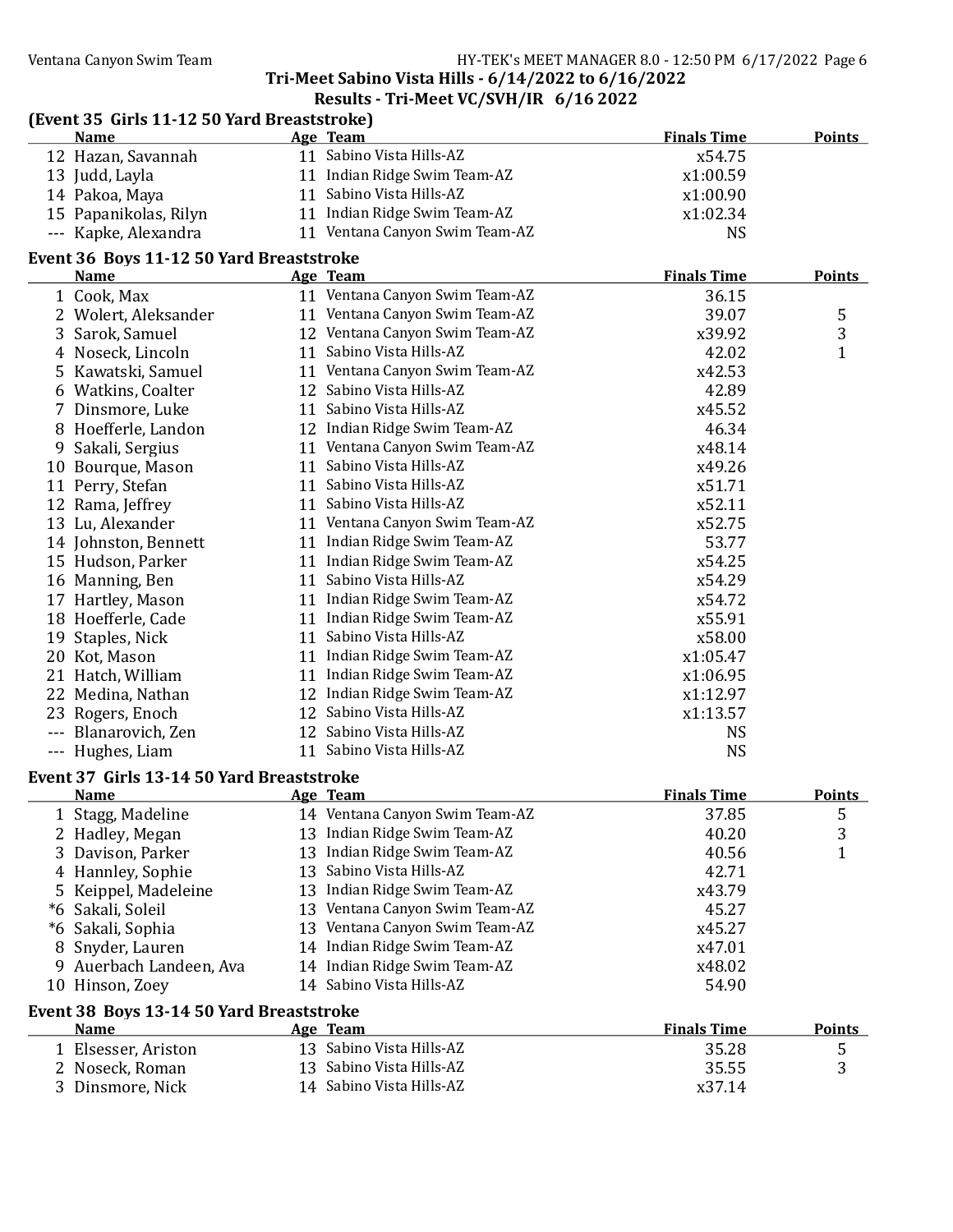### Tri-Meet Sabino Vista Hills - 6/14/2022 to 6/16/2022 Results - Tri-Meet VC/SVH/IR 6/16 2022

#### (Event 38 Boys 13-14 50 Yard Breaststroke)

|    | <b>Name</b>                               |    | Age Team                       | <b>Finals Time</b> | <b>Points</b> |
|----|-------------------------------------------|----|--------------------------------|--------------------|---------------|
|    | 4 Mitchell, Cole                          |    | 13 Sabino Vista Hills-AZ       | x37.72             |               |
|    | 5 Kruszewski, Andrew                      |    | 14 Indian Ridge Swim Team-AZ   | 37.95              | 1             |
|    | 6 Malley, Max                             | 13 | Sabino Vista Hills-AZ          | x38.30             |               |
|    | Bourque, Remy                             |    | 13 Sabino Vista Hills-AZ       | x38.38             |               |
|    | 8 Lynch, Dylan                            | 13 | Ventana Canyon Swim Team-AZ    | 39.25              |               |
| 9. | Pakoa, Zachary                            | 14 | Sabino Vista Hills-AZ          | x39.69             |               |
|    | 10 Correa, Brandon                        |    | 14 Indian Ridge Swim Team-AZ   | 40.34              |               |
|    | 11 Gummerson, Henry                       |    | 14 Indian Ridge Swim Team-AZ   | x40.68             |               |
|    | 12 Murray, Mathew                         | 13 | Indian Ridge Swim Team-AZ      | x41.76             |               |
|    | 13 Musil, Ben                             |    | 13 Sabino Vista Hills-AZ       | x46.15             |               |
|    | 14 Twomey, Patrick                        |    | 13 Ventana Canyon Swim Team-AZ | 46.22              |               |
| 15 | Taylor, Thomas                            |    | 13 Indian Ridge Swim Team-AZ   | x50.66             |               |
|    | 16 Maddock, Jason                         | 13 | Indian Ridge Swim Team-AZ      | x53.75             |               |
| 17 | Brenner, Jackson                          |    | 14 Indian Ridge Swim Team-AZ   | x1:01.93           |               |
|    | --- Wood, Basil                           |    | 14 Sabino Vista Hills-AZ       | <b>NS</b>          |               |
|    | Event 39 Girls 15-18 50 Yard Breaststroke |    |                                |                    |               |
|    | <b>Name</b>                               |    | Age Team                       | <b>Finals Time</b> | <b>Points</b> |
|    | 1 Mitchell, Delaney                       |    | 17 Sabino Vista Hills-AZ       | 37.51              | 5             |
| 2  | Bailey, Bellamy                           |    | 16 Ventana Canyon Swim Team-AZ | 38.20              | 3             |
| 3  | Feinberg, Hannah                          |    | 16 Ventana Canyon Swim Team-AZ | 38.53              |               |
|    | 4 Lightcap, Ryann                         | 15 | Indian Ridge Swim Team-AZ      | 38.77              | 1             |
| 5. | Burns, Alexa                              | 16 | Ventana Canyon Swim Team-AZ    | x38.93             |               |
|    | 6 McCue, Taylor                           | 17 | Sabino Vista Hills-AZ          | 40.57              |               |
|    | 7 Davison, Mia                            | 17 | Indian Ridge Swim Team-AZ      | 41.96              |               |
|    | 8 Dasse, Clementine                       |    | 15 Indian Ridge Swim Team-AZ   | x42.37             |               |

| 0 Dasse, Giementine  | 19 Indian Ridge Swim Team-AZ   | AT4.J/ |  |
|----------------------|--------------------------------|--------|--|
| 9 Dehnert, Skylar    | 16 Ventana Canyon Swim Team-AZ | x43.27 |  |
| 10 Guymon, Molly     | 15 Indian Ridge Swim Team-AZ   | x45.71 |  |
| 11 Grimes, Gigi      | 15 Sabino Vista Hills-AZ       | x49.17 |  |
| 12 Wood, Lily        | 17 Sabino Vista Hills-AZ       | x49.88 |  |
| 13 Greenwell, Aleena | 16 Indian Ridge Swim Team-AZ   | x57.88 |  |
| --- Grizzle, Kelsey  | 18 Sabino Vista Hills-AZ       | NS     |  |
|                      |                                |        |  |

#### Event 40 Boys 15-18 50 Yard Breaststroke

| <b>Name</b>             |    | Age Team                       | <b>Finals Time</b> | <b>Points</b> |
|-------------------------|----|--------------------------------|--------------------|---------------|
| 1 Nguyen, Benjamin      |    | 17 Ventana Canyon Swim Team-AZ | 30.77              | 5             |
| 2 Kruszewski, Nathan    |    | 18 Indian Ridge Swim Team-AZ   | 33.03              | 3             |
| 3 Zhang, Cyrus          |    | 15 Ventana Canyon Swim Team-AZ | 33.19              |               |
| 4 Rafacz, Erik          |    | 15 Sabino Vista Hills-AZ       | 34.08              | 1             |
| 5 Zreda, Kajtek         |    | 16 Ventana Canyon Swim Team-AZ | x34.09             |               |
| 6 Witthoft, Blake       | 17 | Sabino Vista Hills-AZ          | 35.67              |               |
| 7 Rustand, Mason        |    | 15 Indian Ridge Swim Team-AZ   | 36.38              |               |
| 8 Kruszewski, Brenden   | 17 | Indian Ridge Swim Team-AZ      | x36.56             |               |
| 9 Stagg, Remington      |    | 16 Ventana Canyon Swim Team-AZ | x36.84             |               |
| 10 Correa, Dylan        |    | 16 Indian Ridge Swim Team-AZ   | x37.09             |               |
| 11 Budisavljevic, Caden |    | 15 Ventana Canyon Swim Team-AZ | x38.40             |               |
| 12 Brenner, Nicholas    |    | 18 Indian Ridge Swim Team-AZ   | x39.60             |               |
| 13 Mulholland, Ryan     |    | 18 Sabino Vista Hills-AZ       | x39.73             |               |
| 14 Botkin, Gavin        |    | 15 Indian Ridge Swim Team-AZ   | x41.33             |               |
| 15 Keippel, Levi        |    | 15 Indian Ridge Swim Team-AZ   | x41.60             |               |
| 16 Irey, Max            |    | 16 Sabino Vista Hills-AZ       | x43.06             |               |
| 17 Maddock, Jackson     | 17 | Indian Ridge Swim Team-AZ      | x43.53             |               |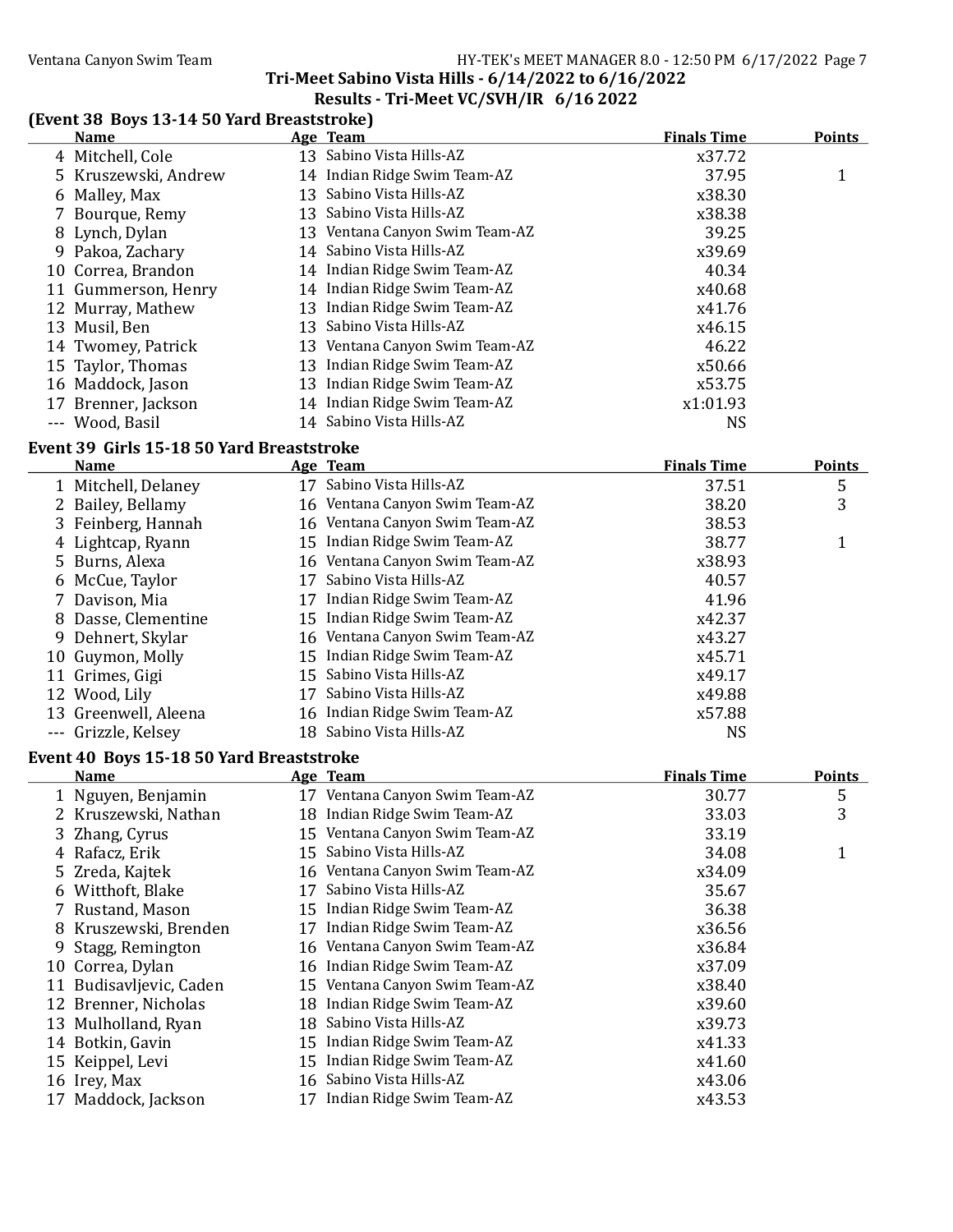#### Ventana Canyon Swim Team Team HY-TEK's MEET MANAGER 8.0 - 12:50 PM 6/17/2022 Page 8 Tri-Meet Sabino Vista Hills - 6/14/2022 to 6/16/2022

### Results - Tri-Meet VC/SVH/IR 6/16 2022

#### (Event 40 Boys 15-18 50 Yard Breaststroke)

|    | <b>Name</b>                                 |   | Age Team                      | <b>Finals Time</b> | <b>Points</b> |
|----|---------------------------------------------|---|-------------------------------|--------------------|---------------|
|    | --- Rafacz, Cody                            |   | 17 Sabino Vista Hills-AZ      | <b>NS</b>          |               |
|    | Event 41A Girls 6 & Under 25 Yard Freestyle |   |                               |                    |               |
|    | Name                                        |   | Age Team                      | <b>Finals Time</b> |               |
|    | 1 Jones, Cordelia                           |   | 6 Indian Ridge Swim Team-AZ   | 24.90              |               |
|    | 2 Waggoner, Nahlani                         |   | 6 Ventana Canyon Swim Team-AZ | 26.06              |               |
|    | 3 Conner, Emily                             | 6 | Sabino Vista Hills-AZ         | 28.61              |               |
|    | 4 Rottenstein, Alice                        |   | 5 Ventana Canyon Swim Team-AZ | 31.63              |               |
|    | 5 Robertson, Laney                          |   | 5 Sabino Vista Hills-AZ       | 31.67              |               |
|    | 6 Sarok, Naomi                              |   | 5 Ventana Canyon Swim Team-AZ | x31.69             |               |
|    | 7 Trimble, Gwen                             | 6 | Indian Ridge Swim Team-AZ     | 32.16              |               |
|    | 8 Ammon, Audrey                             | 6 | Indian Ridge Swim Team-AZ     | x32.70             |               |
|    | 9 White, Addie                              | 6 | Sabino Vista Hills-AZ         | x33.88             |               |
|    | 10 Lauber, Evie                             | 6 | Sabino Vista Hills-AZ         | x34.92             |               |
|    | 11 Trimble, Lila                            |   | 6 Ventana Canyon Swim Team-AZ | x36.07             |               |
|    | 12 Urquijo, Mia                             | 6 | Sabino Vista Hills-AZ         | x47.91             |               |
|    | 13 Conger, Aubrianna                        |   | 5 Ventana Canyon Swim Team-AZ | x57.78             |               |
|    | 14 Singer, Madelyn                          |   | 5 Sabino Vista Hills-AZ       | x1:00.32           |               |
|    | 15 Estes, Addison                           |   | 5 Sabino Vista Hills-AZ       | x1:13.16           |               |
|    | Event 41B Girls 8 & Under 25 Yard Freestyle |   |                               |                    |               |
|    | <b>Name</b>                                 |   | Age Team                      | <b>Finals Time</b> | <b>Points</b> |
|    | 1 Hadley, Aubrey                            |   | 8 Indian Ridge Swim Team-AZ   | 15.72              | 5             |
|    | 2 Nye, Tatum                                |   | 8 Ventana Canyon Swim Team-AZ | 16.32              | 3             |
|    | 3 Sarok, Miriam                             |   | 8 Ventana Canyon Swim Team-AZ | 16.63              | $\mathbf{1}$  |
|    | 4 Utash, Eden                               |   | 8 Sabino Vista Hills-AZ       | 19.06              |               |
|    | 5 Sorensen, Charley                         |   | 8 Sabino Vista Hills-AZ       | 20.17              |               |
|    | 6 Mencke, Summer                            |   | 7 Sabino Vista Hills-AZ       | x20.21             |               |
|    | 7 Benneyworth, Logan                        |   | 8 Sabino Vista Hills-AZ       | x21.09             |               |
|    | 8 Zajicek, Eleanor                          |   | 8 Sabino Vista Hills-AZ       | x21.73             |               |
|    | 9 Elmer, Rylee                              |   | 8 Sabino Vista Hills-AZ       | x21.88             |               |
|    | 10 Sutton, Lilly                            |   | 8 Sabino Vista Hills-AZ       | x21.94             |               |
|    | 11 Kawatski, Avigail                        |   | 7 Ventana Canyon Swim Team-AZ | x22.37             |               |
|    | 12 Shelby, Fiona                            |   | 8 Sabino Vista Hills-AZ       | x24.02             |               |
|    | 13 Castro, Natalia                          |   | 8 Sabino Vista Hills-AZ       | x24.11             |               |
|    | 14 Suess, Lilly                             |   | 8 Indian Ridge Swim Team-AZ   | 24.12              |               |
|    | 15 Trimble, Norah                           |   | 8 Indian Ridge Swim Team-AZ   | x24.63             |               |
|    | 16 Ruuska, Anastasia                        |   | 8 Indian Ridge Swim Team-AZ   | x24.70             |               |
|    | 17 Judd, Paisley                            |   | Indian Ridge Swim Team-AZ     | x24.94             |               |
|    | 18 Morris, Maggie                           | 7 | Sabino Vista Hills-AZ         | x25.44             |               |
|    | 19 Norris, Marion                           |   | Ventana Canyon Swim Team-AZ   | x25.71             |               |
|    | 20 Waggoner, Nahlani                        |   | Ventana Canyon Swim Team-AZ   | x25.93             |               |
|    | 21 Hatfield, Naomi                          | 7 | Sabino Vista Hills-AZ         | x28.83             |               |
|    | 22 Eggman, Reagan                           | 7 | Sabino Vista Hills-AZ         | x29.75             |               |
|    | 23 Sullivan, Lillian                        |   | Sabino Vista Hills-AZ         | x30.09             |               |
|    | 24 Lewis, Peyton                            | 7 | Sabino Vista Hills-AZ         | x30.10             |               |
| 25 | Singer, Eleanor                             | 7 | Sabino Vista Hills-AZ         | x30.18             |               |
|    | 26 Wild, Rivers                             | 7 | Sabino Vista Hills-AZ         | x30.32             |               |
| 27 | Cummins, Lydia                              |   | Ventana Canyon Swim Team-AZ   | x30.39             |               |
|    | 28 Fraser, Audrey                           |   | Indian Ridge Swim Team-AZ     | x31.76             |               |
|    | 29 Hatch, Eladie                            |   | Indian Ridge Swim Team-AZ     | x34.54             |               |
|    | 30 Yancey, Penelope                         | 7 | Sabino Vista Hills-AZ         | x35.46             |               |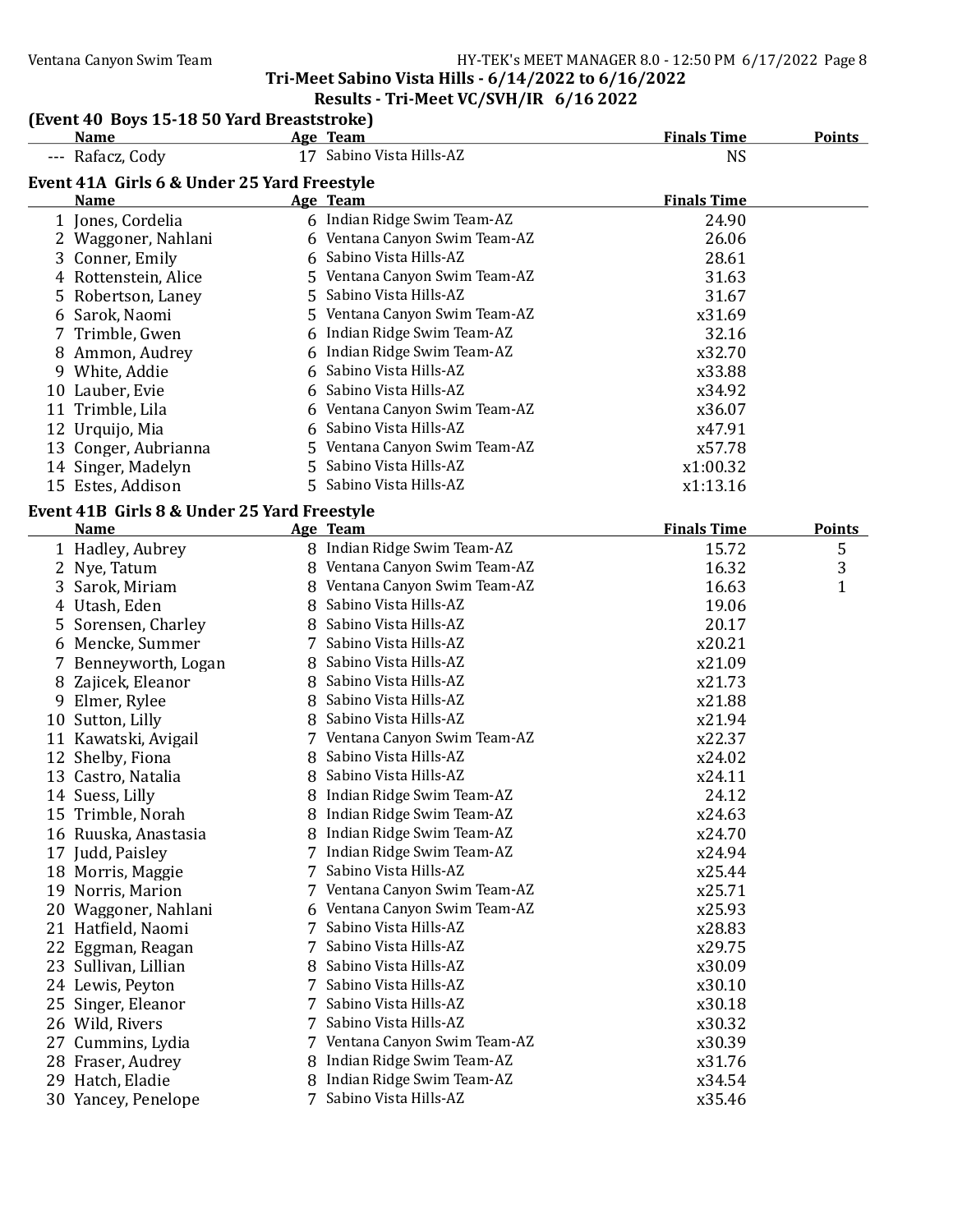### Ventana Canyon Swim Team Team Frank Canyon Swim Team Frank Canyon Swim Team Frank Canyon Swim Team Frank Canyon

### Tri-Meet Sabino Vista Hills - 6/14/2022 to 6/16/2022 Results - Tri-Meet VC/SVH/IR 6/16 2022

### (Event 41B Girls 8 & Under 25 Yard Freestyle)

| <b>Name</b>                                          |    | Age Team                       | <b>Finals Time</b> | <b>Points</b> |
|------------------------------------------------------|----|--------------------------------|--------------------|---------------|
| 31 Angiulo, Elizabeth                                |    | 7 Indian Ridge Swim Team-AZ    | x52.18             |               |
| Event 42A Boys 6 & Under 25 Yard Freestyle           |    |                                |                    |               |
| <b>Name</b>                                          |    | Age Team                       | <b>Finals Time</b> |               |
| 1 George, Boz                                        |    | 6 Sabino Vista Hills-AZ        | 22.36              |               |
| 2 Brasher, Seth                                      |    | 6 Indian Ridge Swim Team-AZ    | 31.82              |               |
| 3 Don, Luca                                          |    | 5 Ventana Canyon Swim Team-AZ  | 33.02              |               |
| 4 Click, Lucas                                       | 5  | Indian Ridge Swim Team-AZ      | 33.87              |               |
| 5 Scheitrum, Wolfgang                                | 6  | Ventana Canyon Swim Team-AZ    | 34.13              |               |
| 6 Mullenbach, Otis                                   | 6  | Sabino Vista Hills-AZ          | 37.14              |               |
| 7 Taylor, Clark                                      | 6  | Indian Ridge Swim Team-AZ      | x41.61             |               |
| 8 Hoefferle, Price                                   | 5  | Indian Ridge Swim Team-AZ      | x43.97             |               |
| 9 Albin, Matthew                                     | 6  | Indian Ridge Swim Team-AZ      | x50.19             |               |
| 10 Yancey, Bennett                                   | 5  | Sabino Vista Hills-AZ          | x53.21             |               |
| 11 Kordas, Dax                                       | 6  | Sabino Vista Hills-AZ          | x53.67             |               |
| 12 Kawatski, Emeth                                   | 5. | Ventana Canyon Swim Team-AZ    | x1:10.45           |               |
| Event 42B Boys 8 & Under 25 Yard Freestyle           |    |                                |                    |               |
| <b>Name</b>                                          |    | Age Team                       | <b>Finals Time</b> | <b>Points</b> |
| 1 Cook, Charlie                                      |    | 8 Ventana Canyon Swim Team-AZ  | 16.32              | 5             |
| 2 Yarosz, Nash                                       |    | 8 Sabino Vista Hills-AZ        | 17.93              | 3             |
| 3 Rogers, Peter                                      |    | 8 Sabino Vista Hills-AZ        | 18.63              |               |
| 4 Papanikolas, Case                                  |    | 8 Indian Ridge Swim Team-AZ    | 19.07              | $\mathbf{1}$  |
| 5 Zoucha, Pierce                                     |    | 7 Ventana Canyon Swim Team-AZ  | 19.15              |               |
| 6 Wolert, Eliasz                                     |    | 8 Ventana Canyon Swim Team-AZ  | x19.80             |               |
| 7 Kim, Seungju                                       |    | 8 Ventana Canyon Swim Team-AZ  | x19.82             |               |
| 8 Kapke, Drake                                       |    | 7 Ventana Canyon Swim Team-AZ  | x21.14             |               |
| 9 Hoefferle, Ethan                                   |    | 8 Indian Ridge Swim Team-AZ    | 21.84              |               |
| 10 Sakali, Sebastian                                 |    | 7 Ventana Canyon Swim Team-AZ  | x22.19             |               |
| 11 Keippel, Maxwell                                  |    | 8 Indian Ridge Swim Team-AZ    | x22.22             |               |
| 12 Orosco, Andan                                     |    | 8 Sabino Vista Hills-AZ        | x22.26             |               |
| 13 Bonomolo, Sebastian                               |    | 8 Sabino Vista Hills-AZ        | x22.28             |               |
| 14 Noonan, Jackson                                   |    | 8 Sabino Vista Hills-AZ        | x23.84             |               |
| 15 Rottenstein, Ezra                                 |    | 7 Ventana Canyon Swim Team-AZ  | x24.27             |               |
| 16 Suess, Caden                                      |    | 7 Indian Ridge Swim Team-AZ    | x25.50             |               |
| Taylor, Maxwell<br>17                                |    | 8 Indian Ridge Swim Team-AZ    | x26.87             |               |
| 18 Singer, Levi                                      |    | 8 Sabino Vista Hills-AZ        | x27.18             |               |
| 19 Johnston, Chasin                                  | 8. | Sabino Vista Hills-AZ          | x27.57             |               |
| 20 Angiulo, Alexander                                | 8  | Indian Ridge Swim Team-AZ      | x29.23             |               |
| 21 Johnston, Caleb                                   | 8  | Indian Ridge Swim Team-AZ      | x29.35             |               |
| 22 Hannley, Davis                                    | 8  | Sabino Vista Hills-AZ          | x29.73             |               |
| 23 Click, Liam                                       | 7  | Indian Ridge Swim Team-AZ      | x31.64             |               |
| 24 Conger, Charles                                   |    | 7 Ventana Canyon Swim Team-AZ  | x43.66             |               |
|                                                      |    |                                |                    |               |
| Event 43 Girls 9-10 50 Yard Freestyle<br><b>Name</b> |    | Age Team                       | <b>Finals Time</b> | <b>Points</b> |
| 1 Sarok, Esther                                      |    | 10 Ventana Canyon Swim Team-AZ | 29.50              | 5             |
| 2 Mieczkowski, Helena                                |    | 10 Ventana Canyon Swim Team-AZ | 36.33              | 3             |
| 3 Benneyworth, Caroline                              | 10 | Sabino Vista Hills-AZ          | 36.59              | $\mathbf{1}$  |
| 4 Varden, Claire                                     |    | 10 Ventana Canyon Swim Team-AZ | x36.90             |               |
| 5 Durazo, Emma                                       |    | 9 Ventana Canyon Swim Team-AZ  | x37.44             |               |
| 6 Zoucha, Abrielle                                   |    | 9 Ventana Canyon Swim Team-AZ  | x37.95             |               |
|                                                      |    |                                |                    |               |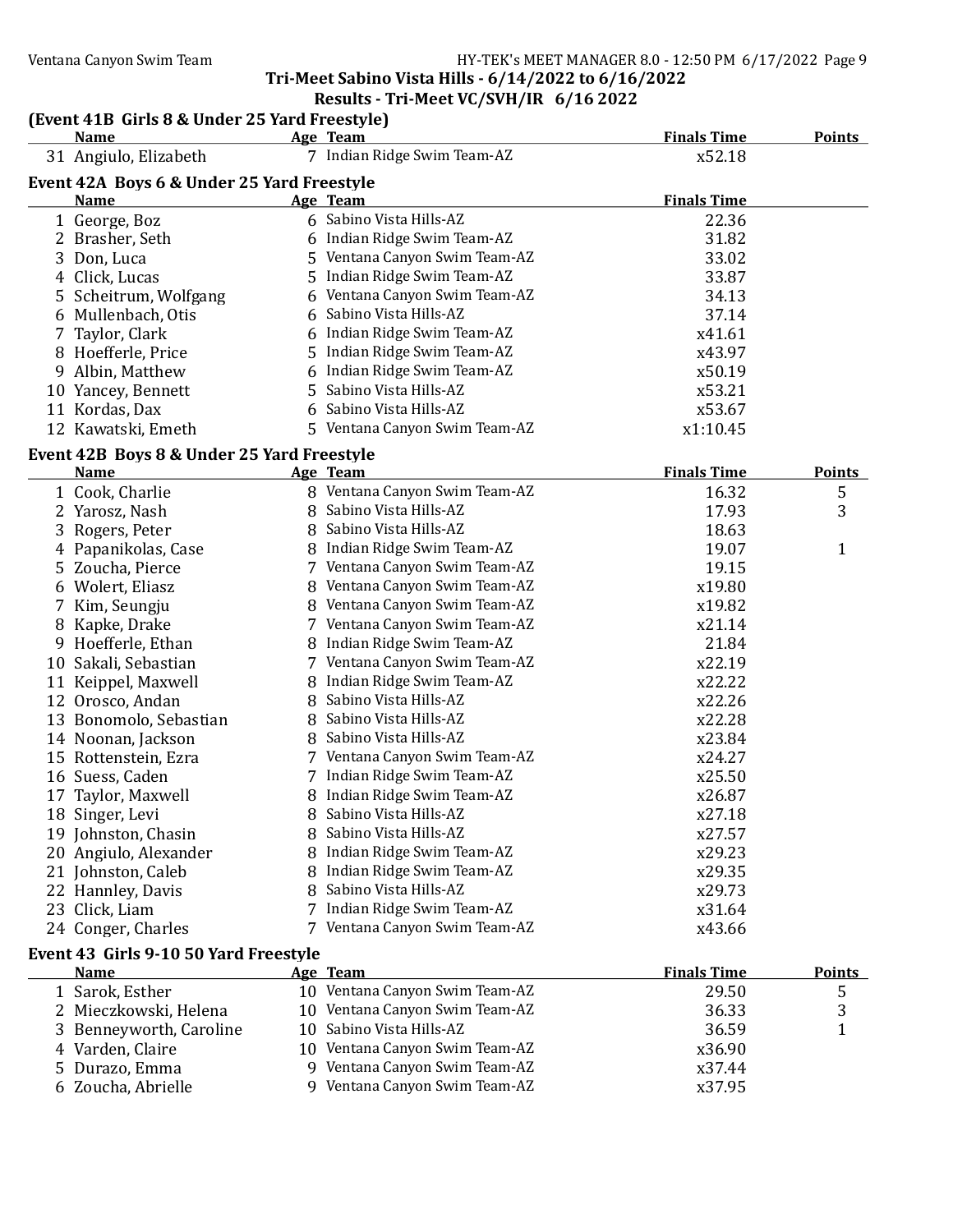### Ventana Canyon Swim Team Team Franch Canyon Swim Team Franch Canyon Swim Team Franch Canyon Swim Team Franch C

## Tri-Meet Sabino Vista Hills - 6/14/2022 to 6/16/2022

### Results - Tri-Meet VC/SVH/IR 6/16 2022

### (Event 43 Girls 9-10 50 Yard Freestyle)

|          | <b>Name</b>                            |   | Age Team                                                   | <b>Finals Time</b> | <b>Points</b>     |
|----------|----------------------------------------|---|------------------------------------------------------------|--------------------|-------------------|
|          | 7 Benneyworth, Annabelle               |   | 9 Sabino Vista Hills-AZ                                    | 38.42              |                   |
|          | 8 Jones, Lavinia                       |   | 9 Indian Ridge Swim Team-AZ                                | 38.71              |                   |
|          | 9 Lightcap, Laine                      |   | 10 Indian Ridge Swim Team-AZ                               | 39.13              |                   |
|          | 10 Watkins, Claudia                    |   | 9 Sabino Vista Hills-AZ                                    | x39.95             |                   |
|          | 11 Brown-Melder, Poppy                 |   | 10 Indian Ridge Swim Team-AZ                               | x41.08             |                   |
|          | 12 Kawatski, Khesed                    |   | 9 Ventana Canyon Swim Team-AZ                              | x42.22             |                   |
|          | 13 Conner, Leah                        |   | 9 Sabino Vista Hills-AZ                                    | x43.47             |                   |
|          | 14 Anderson, Juliet                    |   | 9 Indian Ridge Swim Team-AZ                                | x44.64             |                   |
|          | 15 Kaimal, Meera                       |   | 10 Ventana Canyon Swim Team-AZ                             | x44.77             |                   |
|          | 16 Boerup, Emily                       |   | 9 Indian Ridge Swim Team-AZ                                | x46.20             |                   |
|          | 17 Zajicek, Elouise                    |   | 10 Sabino Vista Hills-AZ                                   | x46.30             |                   |
|          | 18 Lu, Alicia                          |   | 9 Ventana Canyon Swim Team-AZ                              | x46.89             |                   |
|          | 19 Ruuska, Greta                       |   | 10 Indian Ridge Swim Team-AZ                               | x47.70             |                   |
|          | 20 Gordon, Abby                        |   | 10 Sabino Vista Hills-AZ                                   | x47.76             |                   |
|          | 21 Singer, Celia                       |   | 10 Sabino Vista Hills-AZ                                   | x48.77             |                   |
|          | 22 Kot, McKenna                        |   | 9 Indian Ridge Swim Team-AZ                                | x49.09             |                   |
|          | 23 Ferri, Victoria                     |   | 9 Indian Ridge Swim Team-AZ                                | x49.76             |                   |
|          | 24 Lauber, Lily                        |   | 10 Sabino Vista Hills-AZ                                   | x50.54             |                   |
|          | 25 Linton, Lillian                     |   | 10 Ventana Canyon Swim Team-AZ                             | x51.25             |                   |
|          | 26 Diaz, Brooklynn                     |   | 9 Sabino Vista Hills-AZ                                    | x51.34             |                   |
|          | 27 Campos, Susan                       |   | 9 Ventana Canyon Swim Team-AZ                              | x55.38             |                   |
|          | 28 Hatch, Maycie                       |   | 9 Indian Ridge Swim Team-AZ                                | x57.15             |                   |
|          | 29 Pakoa, Sami                         | 9 | Sabino Vista Hills-AZ                                      | x1:00.72           |                   |
|          | --- Urquijo, Sophia                    |   | 9 Sabino Vista Hills-AZ                                    | <b>NS</b>          |                   |
|          |                                        |   |                                                            |                    |                   |
|          | Event 44 Boys 9-10 50 Yard Freestyle   |   |                                                            |                    |                   |
|          |                                        |   |                                                            |                    |                   |
|          | Name                                   |   | Age Team                                                   | <b>Finals Time</b> | <b>Points</b>     |
|          | 1 Murray, Andrew                       |   | 10 Indian Ridge Swim Team-AZ                               | 33.89              | 5                 |
|          | 2 Ladrido, Cruz                        |   | 10 Sabino Vista Hills-AZ                                   | 35.09              | 3                 |
|          | 3 Hannley, Harrison                    |   | 10 Sabino Vista Hills-AZ                                   | 35.88              | 1                 |
|          | 4 Mencke, Reef                         |   | 10 Sabino Vista Hills-AZ                                   | x36.37             |                   |
|          | 5 Mullenbach, Hank                     |   | 9 Sabino Vista Hills-AZ                                    | x39.55             |                   |
|          | 6 Shehab, Khalil                       |   | 10 Ventana Canyon Swim Team-AZ                             | 41.08              |                   |
|          | 7 Rogers, Michael                      |   | 10 Sabino Vista Hills-AZ                                   | x41.52             |                   |
|          | 8 Manning, Nick                        |   | 9 Sabino Vista Hills-AZ                                    | x42.63             |                   |
|          | 9 Taylor, Grant                        |   | 10 Indian Ridge Swim Team-AZ                               | 44.65              |                   |
|          | 10 Keippel, Lincoln                    |   | 10 Indian Ridge Swim Team-AZ                               | x45.39             |                   |
|          | 11 Manning, Jon                        |   | 9 Sabino Vista Hills-AZ                                    | x47.40             |                   |
|          | 12 Trimble, Jackson                    |   | 9 Ventana Canyon Swim Team-AZ                              | 47.48              |                   |
|          | 13 Johnston, Saxon                     |   | 10 Sabino Vista Hills-AZ                                   | x49.16             |                   |
|          | 14 Starceski, Patrick                  |   | 9 Sabino Vista Hills-AZ                                    | x50.29             |                   |
|          | 15 Musil, Nate                         | 9 | Sabino Vista Hills-AZ                                      | x55.50             |                   |
|          | 16 Ruggieri, Joey                      |   | 9 Indian Ridge Swim Team-AZ                                | x58.52             |                   |
|          | 17 Hamm, Jacob                         | 9 | Sabino Vista Hills-AZ                                      | x59.45             |                   |
|          | --- Medina, Joseph                     |   | 9 Indian Ridge Swim Team-AZ                                | <b>NS</b>          |                   |
| $\cdots$ | Blanarovich, Maks                      |   | 10 Sabino Vista Hills-AZ                                   | <b>NS</b>          |                   |
|          |                                        |   |                                                            |                    |                   |
|          | Event 45 Girls 11-12 50 Yard Freestyle |   |                                                            |                    |                   |
|          | <b>Name</b>                            |   | Age Team                                                   | <b>Finals Time</b> | <b>Points</b>     |
|          | 1 Bonomolo, Scarlett                   |   | 12 Sabino Vista Hills-AZ                                   | 30.06              | 5                 |
|          | 2 Kim, Yoolji<br>3 Sawaya, Mia         |   | 11 Ventana Canyon Swim Team-AZ<br>12 Sabino Vista Hills-AZ | 30.84<br>32.19     | 3<br>$\mathbf{1}$ |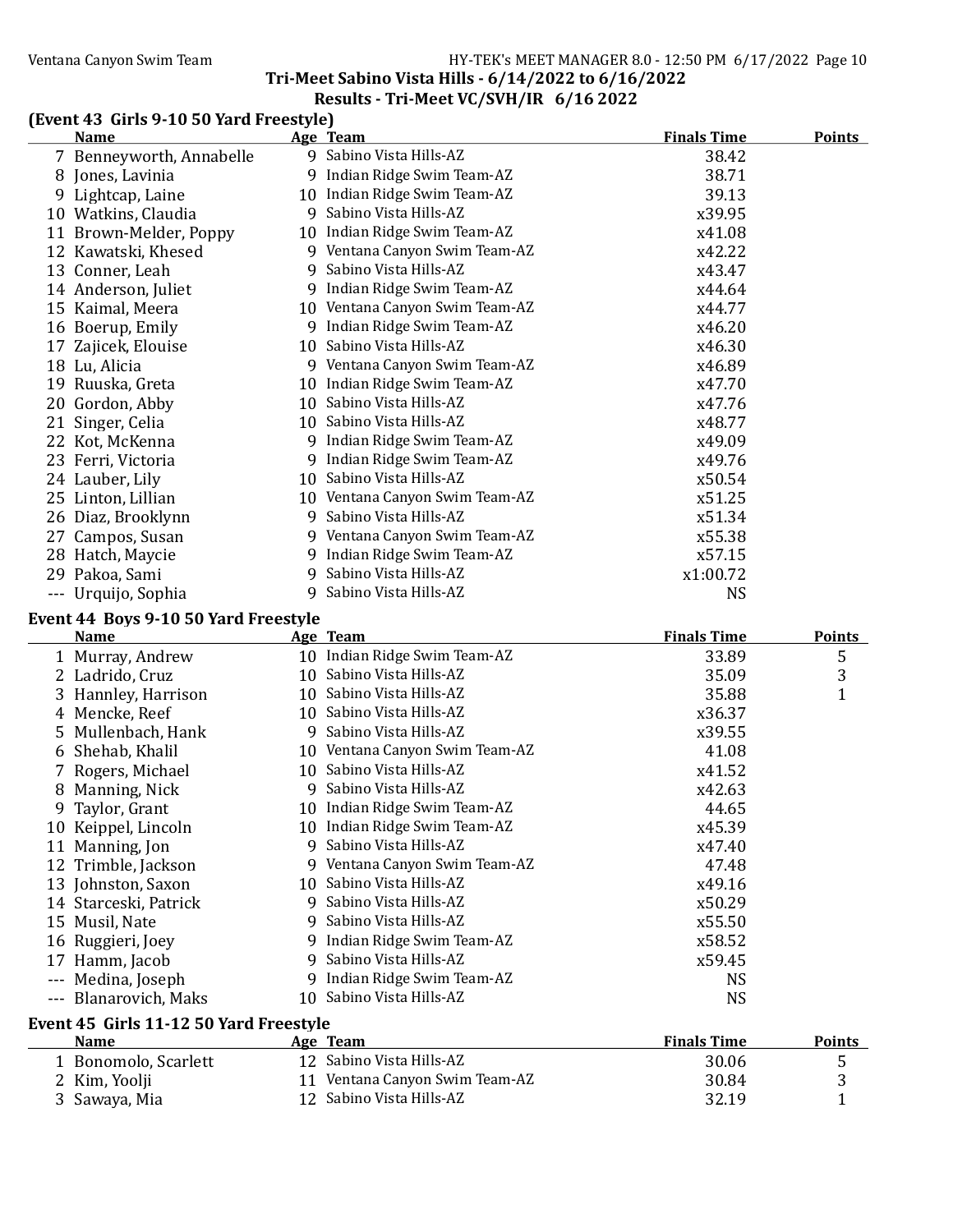#### Ventana Canyon Swim Team Team HY-TEK's MEET MANAGER 8.0 - 12:50 PM 6/17/2022 Page 11 Tri-Meet Sabino Vista Hills - 6/14/2022 to 6/16/2022

### Results - Tri-Meet VC/SVH/IR 6/16 2022

### (Event 45 Girls 11-12 50 Yard Freestyle)

| <b>Name</b>                                                                      | Age Team                       | <b>Finals Time</b> | <b>Points</b> |
|----------------------------------------------------------------------------------|--------------------------------|--------------------|---------------|
| 4 Ladrido, Sage                                                                  | 12 Sabino Vista Hills-AZ       | x32.24             |               |
| 5 Musil, Adeline                                                                 | 11 Sabino Vista Hills-AZ       | x34.38             |               |
| 6 Hermann, Chloe                                                                 | 11 Sabino Vista Hills-AZ       | x36.12             |               |
| 7 Shaloo, Mackenzie                                                              | 11 Sabino Vista Hills-AZ       | x36.17             |               |
| 8 Albin, Harper                                                                  | 11 Indian Ridge Swim Team-AZ   | 36.27              |               |
| 9 Waggoner, Saheli                                                               | 11 Ventana Canyon Swim Team-AZ | 36.96              |               |
| 10 Anderson, Rachel                                                              | 11 Indian Ridge Swim Team-AZ   | 38.59              |               |
| 11 Elmer, Molly                                                                  | 11 Sabino Vista Hills-AZ       | x39.37             |               |
| 12 Papanikolas, Rilyn                                                            | 11 Indian Ridge Swim Team-AZ   | x40.97             |               |
| 13 Judd, Layla                                                                   | 11 Indian Ridge Swim Team-AZ   | x43.53             |               |
| 14 Pakoa, Maya                                                                   | 11 Sabino Vista Hills-AZ       | x43.78             |               |
| 15 Hazan, Savannah                                                               | 11 Sabino Vista Hills-AZ       | x48.38             |               |
| --- Kapke, Alexandra                                                             | 11 Ventana Canyon Swim Team-AZ | <b>NS</b>          |               |
| Event 46 Boys 11-12 50 Yard Freestyle                                            |                                |                    |               |
| <b>Name</b>                                                                      | Age Team                       | <b>Finals Time</b> | <b>Points</b> |
| 1 Sarok, Samuel                                                                  | 12 Ventana Canyon Swim Team-AZ | 27.82              | 5             |
| 2 Wolert, Aleksander                                                             | 11 Ventana Canyon Swim Team-AZ | 28.27              | 3             |
| 3 Cook, Max                                                                      | 11 Ventana Canyon Swim Team-AZ | x29.82             |               |
| 4 Kawatski, Samuel                                                               | 11 Ventana Canyon Swim Team-AZ | x30.96             |               |
| 5 Noseck, Lincoln                                                                | 11 Sabino Vista Hills-AZ       | 31.62              | $\mathbf{1}$  |
| 6 Hoefferle, Landon                                                              | 12 Indian Ridge Swim Team-AZ   | 31.95              |               |
| 7 Bourque, Mason                                                                 | 11 Sabino Vista Hills-AZ       | 32.42              |               |
| 8 Sakali, Sergius                                                                | 11 Ventana Canyon Swim Team-AZ | x32.52             |               |
| 9 Dinsmore, Luke                                                                 | 11 Sabino Vista Hills-AZ       | x33.07             |               |
| 10 Perry, Stefan                                                                 | 11 Sabino Vista Hills-AZ       | x35.00             |               |
| 11 Lu, Alexander                                                                 | 11 Ventana Canyon Swim Team-AZ | x35.16             |               |
| 12 Watkins, Coalter                                                              | 12 Sabino Vista Hills-AZ       | x35.81             |               |
| 13 Hudson, Parker                                                                | 11 Indian Ridge Swim Team-AZ   | 37.11              |               |
| 14 Hoefferle, Cade                                                               | 11 Indian Ridge Swim Team-AZ   | x38.14             |               |
| 15 Staples, Nick                                                                 | 11 Sabino Vista Hills-AZ       | x39.66             |               |
| 16 Johnston, Bennett                                                             | 11 Indian Ridge Swim Team-AZ   | x40.15             |               |
| 17 Rama, Jeffrey                                                                 | 11 Sabino Vista Hills-AZ       | x41.02             |               |
| 18 Hartley, Mason                                                                | 11 Indian Ridge Swim Team-AZ   | x42.73             |               |
| 19 Hatch, William                                                                | 11 Indian Ridge Swim Team-AZ   | x45.79             |               |
| 20 Manning, Ben                                                                  | 11 Sabino Vista Hills-AZ       | x46.07             |               |
| 21 Kot, Mason                                                                    | 11 Indian Ridge Swim Team-AZ   | x48.01             |               |
| 22 Rogers, Enoch                                                                 | 12 Sabino Vista Hills-AZ       | x51.64             |               |
| --- Medina, Nathan                                                               | 12 Indian Ridge Swim Team-AZ   | <b>NS</b>          |               |
| --- Blanarovich, Zen                                                             | 12 Sabino Vista Hills-AZ       | <b>NS</b>          |               |
| --- Hughes, Liam                                                                 | 11 Sabino Vista Hills-AZ       | <b>NS</b>          |               |
| $-1.47$ $C^{-1}$ $-4.2$ $4.4$ $F0$ $V_{\text{ext}}$ $F_{\text{ext}}$ $-1$ $-1.1$ |                                |                    |               |

#### Event 47 Girls 13-14 50 Yard Freestyle

| <b>Name</b>             | Age Team                       | <b>Finals Time</b> | <b>Points</b> |
|-------------------------|--------------------------------|--------------------|---------------|
| 1 Stagg, Madeline       | 14 Ventana Canyon Swim Team-AZ | 27.97              | כ             |
| 2 Hadley, Megan         | 13 Indian Ridge Swim Team-AZ   | 28.50              | 3             |
| 3 Sakali, Sophia        | 13 Ventana Canyon Swim Team-AZ | 30.38              |               |
| 4 Keippel, Madeleine    | 13 Indian Ridge Swim Team-AZ   | 30.50              |               |
| 5 Davison, Parker       | 13 Indian Ridge Swim Team-AZ   | x31.19             |               |
| 6 Auerbach Landeen, Ava | 14 Indian Ridge Swim Team-AZ   | x32.26             |               |
| 7 Snyder, Lauren        | 14 Indian Ridge Swim Team-AZ   | x33.27             |               |
| 8 Sakali, Soleil        | 13 Ventana Canyon Swim Team-AZ | x34.28             |               |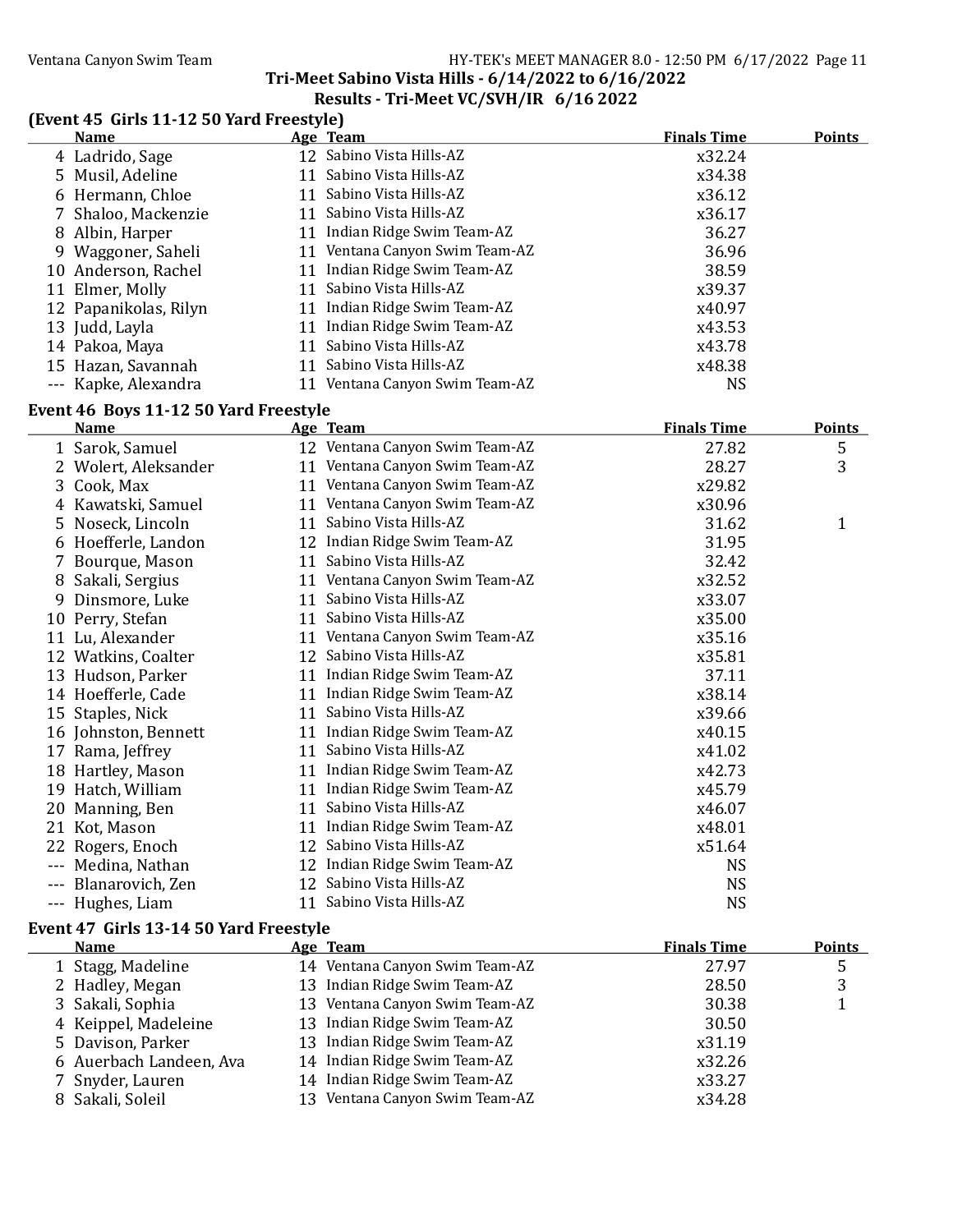#### Ventana Canyon Swim Team Team Team Fermic Controller MANAGER 8.0 - 12:50 PM 6/17/2022 Page 12 Tri-Meet Sabino Vista Hills - 6/14/2022 to 6/16/2022

#### Results - Tri-Meet VC/SVH/IR 6/16 2022 (Event 47 Girls 13-14 50 Yard Freestyle) Name **Age Team** Age Team **Finals Time** Points 9 Hannley, Sophie 13 Sabino Vista Hills-AZ 34.36 10 Hinson, Zoey 14 Sabino Vista Hills-AZ 37.67 Event 48 Boys 13-14 50 Yard Freestyle Name **Age Team** Age Team **Finals Time** Points Points 1 Bourque, Remy 13 Sabino Vista Hills-AZ 25.64 5 2 Elsesser, Ariston 13 Sabino Vista Hills-AZ 25.74 3 3 Correa, Brandon 14 Indian Ridge Swim Team-AZ 26.94 1 4 Lynch, Dylan 13 Ventana Canyon Swim Team-AZ 27.12 5 Kruszewski, Andrew 14 Indian Ridge Swim Team-AZ 27.34 6 Dinsmore, Nick 14 Sabino Vista Hills-AZ x27.48 7 Noseck, Roman 13 Sabino Vista Hills-AZ x28.28 8 Malley, Max 13 Sabino Vista Hills-AZ x28.53 9 Murray, Mathew 13 Indian Ridge Swim Team-AZ x28.97 10 Mitchell, Cole 13 Sabino Vista Hills-AZ  $x29.16$ 11 Pakoa, Zachary 14 Sabino Vista Hills-AZ x29.17 12 Twomey, Patrick 13 Ventana Canyon Swim Team-AZ 30.31 13 Gummerson, Henry 14 Indian Ridge Swim Team-AZ x30.61 14 Musil, Ben 13 Sabino Vista Hills-AZ x32.07 15 Maddock, Jason 13 Indian Ridge Swim Team-AZ x32.25 16 Taylor, Thomas 13 Indian Ridge Swim Team-AZ x33.56 17 Brenner, Jackson 14 Indian Ridge Swim Team-AZ x41.21 --- Wood, Basil 14 Sabino Vista Hills-AZ NS Event 49 Girls 15-18 50 Yard Freestyle Name **Age Team** Age Team **Finals Time** Points Points 1 Melendez, Megan 17 Sabino Vista Hills-AZ 26.70 5 2 Burns, Alexa 16 Ventana Canyon Swim Team-AZ 27.07 3 3 Finical, Skyler 15 Sabino Vista Hills-AZ 28.26 1 4 Feinberg, Hannah 16 Ventana Canyon Swim Team-AZ 28.33 5 Bailey, Bellamy 16 Ventana Canyon Swim Team-AZ x28.39 6 Davison, Mia 17 Indian Ridge Swim Team-AZ 28.69 7 Mitchell, Delaney 17 Sabino Vista Hills-AZ x28.86 8 Castellanos, Elizabeth 17 Ventana Canyon Swim Team-AZ  $x29.14$ 9 McCue, Taylor 17 Sabino Vista Hills-AZ  $x29.19$ 10 Lightcap, Ryann 15 Indian Ridge Swim Team-AZ 29.59 \*11 Mitchell, Avery 15 Sabino Vista Hills-AZ x30.51 \*11 Staples, Kat 17 Sabino Vista Hills-AZ x30.51 13 Dasse, Clementine 15 Indian Ridge Swim Team-AZ x31.32 14 Musil, Liliana 15 Sabino Vista Hills-AZ x31.83 15 Barela, Frankie 16 Sabino Vista Hills-AZ x31.84 16 Grimes, Gigi 15 Sabino Vista Hills-AZ x32.22 17 Guymon, Molly 15 Indian Ridge Swim Team-AZ x33.51 18 Wood, Lily 17 Sabino Vista Hills-AZ x33.56 19 Dehnert, Skylar 16 Ventana Canyon Swim Team-AZ x33.88 20 Greenwell, Aleena 16 Indian Ridge Swim Team-AZ x35.74 --- Grizzle, Kelsey 18 Sabino Vista Hills-AZ NS --- Lightcap, Jillian 17 Indian Ridge Swim Team-AZ NS

#### Event 50 Boys 15-18 50 Yard Freestyle

| Name          | Team<br>Age              | <b>Finals Time</b> | <b>Points</b> |
|---------------|--------------------------|--------------------|---------------|
| Tong, Brandon | 18 Sabino Vista Hills-AZ | 23.63              |               |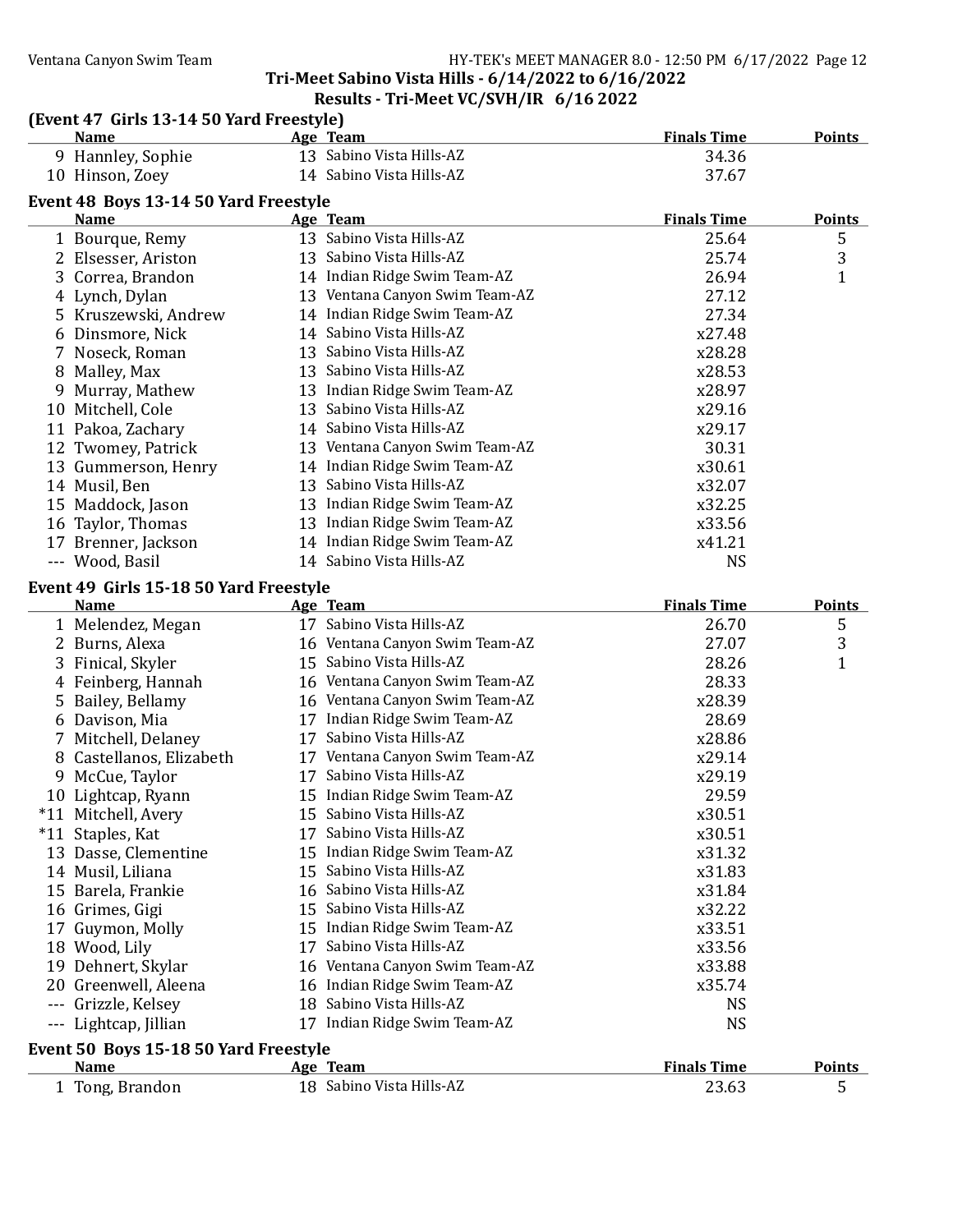### Ventana Canyon Swim Team Team HY-TEK's MEET MANAGER 8.0 - 12:50 PM 6/17/2022 Page 13

### Tri-Meet Sabino Vista Hills - 6/14/2022 to 6/16/2022 Results - Tri-Meet VC/SVH/IR 6/16 2022

### (Event 50 Boys 15-18 50 Yard Freestyle)

|    | <b>Name</b>                                       |     | <b>Age Team</b>                | <b>Finals Time</b> | <b>Points</b> |
|----|---------------------------------------------------|-----|--------------------------------|--------------------|---------------|
|    | 2 Kruszewski, Nathan                              |     | 18 Indian Ridge Swim Team-AZ   | 23.84              | 3             |
|    | 3 Nguyen, Benjamin                                | 17  | Ventana Canyon Swim Team-AZ    | 24.59              | $\mathbf{1}$  |
|    | 4 Perry, Jared                                    | 17  | Sabino Vista Hills-AZ          | 24.78              |               |
|    | 5 Correa, Dylan                                   |     | 16 Indian Ridge Swim Team-AZ   | 25.03              |               |
|    | 6 Zreda, Kajtek                                   | 16  | Ventana Canyon Swim Team-AZ    | 25.94              |               |
|    | 7 Zhang, Cyrus                                    |     | 15 Ventana Canyon Swim Team-AZ | x26.48             |               |
| 8  | Stagg, Remington                                  | 16  | Ventana Canyon Swim Team-AZ    | x26.71             |               |
| 9  | Kruszewski, Brenden                               | 17  | Indian Ridge Swim Team-AZ      | x26.81             |               |
| 10 | Rafacz, Cody                                      | 17  | Sabino Vista Hills-AZ          | x26.94             |               |
|    | 11 Rafacz, Erik                                   | 15. | Sabino Vista Hills-AZ          | x27.35             |               |
|    | 12 Witthoft, Blake                                | 17  | Sabino Vista Hills-AZ          | x28.14             |               |
| 13 | Brenner, Nicholas                                 | 18. | Indian Ridge Swim Team-AZ      | x28.53             |               |
|    | 14 Rustand, Mason                                 | 15  | Indian Ridge Swim Team-AZ      | x28.89             |               |
|    | 15 Grimes, Jax                                    | 17  | Sabino Vista Hills-AZ          | x29.40             |               |
|    | 16 Budisavljevic, Caden                           |     | 15 Ventana Canyon Swim Team-AZ | x30.07             |               |
|    | 17 Maddock, Jackson                               | 17  | Indian Ridge Swim Team-AZ      | x30.63             |               |
| 18 | Mulholland, Ryan                                  | 18  | Sabino Vista Hills-AZ          | x30.83             |               |
| 19 | Keippel, Levi                                     |     | 15 Indian Ridge Swim Team-AZ   | x31.34             |               |
|    | 20 Irey, Max                                      | 16  | Sabino Vista Hills-AZ          | x31.47             |               |
|    | 21 Botkin, Gavin                                  | 15  | Indian Ridge Swim Team-AZ      | x32.04             |               |
|    | Event 51 Girls 8 & Under 100 Yard Freestyle Relay |     |                                |                    |               |
|    | Team                                              |     | <u>Relay</u>                   | <b>Finals Time</b> | <b>Points</b> |

| теаш                        | neidy                  |                         | гшаіэ і ше              | <b>FULLLS</b> |
|-----------------------------|------------------------|-------------------------|-------------------------|---------------|
| 1 Ventana Canyon Swim Team  | A                      |                         | 1:18.33                 |               |
| 1) Sarok, Miriam 8          | 2) Norris, Marion 7    | 3) Kawatski, Avigail 7  | 4) Nye, Tatum 8         |               |
| 2 Sabino Vista Hills-AZ     | A                      |                         | 1:20.55                 | າ             |
| 1) Utash, Eden 8            | 2) Mencke, Summer 7    | 3) Sorensen, Charley 8  | 4) Benneyworth, Logan 8 |               |
| 3 Indian Ridge Swim Team-AZ | A                      |                         | 1:32.62                 |               |
| 1) Trimble, Norah 8         | 2) Jones, Cordelia 6   | 3) Suess, Lilly 8       | 4) Hadley, Aubrey 8     |               |
| 4 Sabino Vista Hills-AZ     | В                      |                         | x1:33.01                |               |
| 1) Shelby, Fiona 8          | 2) Sutton, Lilly 8     | 3) Zajicek, Eleanor 8   | 4) Castro, Natalia 8    |               |
| 5 Sabino Vista Hills-AZ     |                        |                         | x1:48.99                |               |
| 1) Elmer, Rylee 8           | 2) Hatfield, Naomi 7   | 3) Conner, Emily 6      | 4) Eggman, Reagan 7     |               |
| 6 Ventana Canyon Swim Team  | B                      |                         | x2:01.29                |               |
| 1) Cummins, Lydia 7         | 2) Waggoner, Nahlani 6 | 3) Rottenstein, Alice 5 | 4) Trimble, Lila 6      |               |
| 7 Indian Ridge Swim Team-AZ | B                      |                         | x2:19.71                |               |
| 1) Hatch, Eladie 8          | 2) Judd, Paisley 7     | 3) Angiulo, Elizabeth 7 | 4) Fraser, Audrey 8     |               |
|                             |                        |                         |                         |               |

### Event 52 Boys 8 & Under 100 Yard Freestyle Relay

 $\overline{\phantom{0}}$ 

| <b>Team</b>                 | Relay                  |                         | <b>Finals Time</b>     | <b>Points</b> |
|-----------------------------|------------------------|-------------------------|------------------------|---------------|
| 1 Sabino Vista Hills-AZ     | А                      |                         | 1:19.28                |               |
| 1) Bonomolo, Sebastian 8    | 2) Rogers, Peter 8     | 3) Orosco, Andan 8      | 4) Yarosz, Nash 8      |               |
| 2 Ventana Canyon Swim Team  | A                      |                         | 1:21.53                | 2             |
| 1) Wolert, Eliasz 8         | 2) Kapke, Drake 7      | 3) Zoucha, Pierce 7     | 4) Cook, Charlie 8     |               |
| 3 Indian Ridge Swim Team-AZ |                        |                         | 1:37.74                |               |
| 1) Hoefferle, Ethan 8       | 2) Keippel, Maxwell 8  | 3) Click, Liam 7        | 4) Papanikolas, Case 8 |               |
| 4 Sabino Vista Hills-AZ     | В                      |                         | x1:44.16               |               |
| 1) Johnston, Chasin 8       | 2) George, Boz 6       | 3) Hannley, Davis 8     | 4) Singer, Levi 8      |               |
| 5 Ventana Canyon Swim Team  | В                      |                         | x1:47.54               |               |
| 1) Scheitrum, Wolfgang 6    | 2) Rottenstein, Ezra 7 | 3) Sakali, Sebastian 7  | 4) Kim, Seungju 8      |               |
| 6 Indian Ridge Swim Team-AZ | В                      |                         | x1:49.64               |               |
| 1) Taylor, Maxwell 8        | 2) Johnston, Caleb 8   | 3) Angiulo, Alexander 8 | 4) Suess, Caden 7      |               |
|                             |                        |                         |                        |               |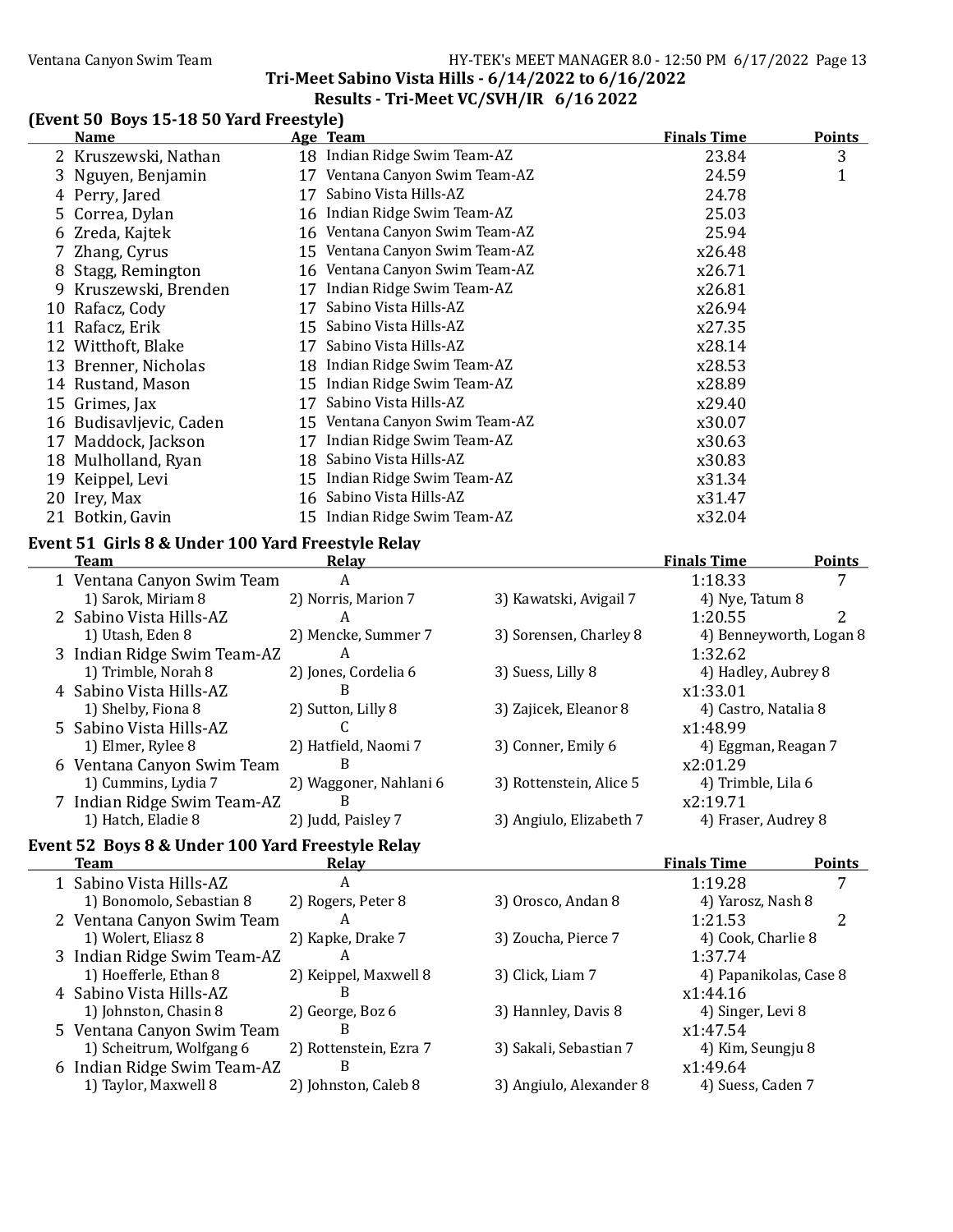Ventana Canyon Swim Team North Cameras And The HY-TEK's MEET MANAGER 8.0 - 12:50 PM 6/17/2022 Page 14

Tri-Meet Sabino Vista Hills - 6/14/2022 to 6/16/2022

#### (Event 52 Boys 8 & Under 100 Yard Freestyle Relay) **Team** Relay Relay **Relay Relay Relay Relay Relay Relay** Relations Relation Relations Relations Relations Relations Relations Relations Relations Relations Relations Relations Relations Relations Relations Relations Relati 7 Indian Ridge Swim Team-AZ C C and C and C and C and C and C and C and C and C and C and C and C and C and C and C and C and C and C and C and C and C and C and C and C and C and C and C and C and C and C and C and C and 1) Click, Lucas 5 2) Hoefferle, Price 5 3) Brasher, Seth 6 4) Taylor, Clark 6 8 Sabino Vista Hills-AZ C C contract the contract of the second value of the second value of the second value of the second value of the second value of the second value of the second value of the second value of the secon 1) Mullenbach, Otis 6 2) Kordas, Dax 6 3) Yancey, Bennett 5 4) Noonan, Jackson 8 Event 53 Girls 9-10 200 Yard Freestyle Relay **Team** Relay Relay **Relay Relay Relay Relay Relay Relay** Relay Relation Relation Relations Relation Relations Rela 1 Ventana Canyon Swim Team A 2:19.69 7 1) Zoucha, Abrielle 9 2) Varden, Claire 10 3) Mieczkowski, Helena 10 4) Sarok, Esther 10 2 Sabino Vista Hills-AZ  $\overline{A}$  A 2:33.43 2 1) Benneyworth, Annabelle 9 2) Conner, Leah 9 3) Watkins, Claudia 9 4) Benneyworth, Caroline 10 3 Indian Ridge Swim Team-AZ A 2:41.53<br>2 1.53 1) Lightcap, Laine 10 2) Brown-Melder, Poppy 10 3) Anderson, Juliet 9 4) Jones, Lavinia 9 1) Lightcap, Laine 10 2) Brown-Melder, Poppy 10 3) Anderson, Juliet 9 4 Ventana Canyon Swim Team B<br>1) Durazo, Emma 9 2) Lu, Alicia 9 3) Kaimal, Meera 10 4) Kaw 2) Lu, Alicia 9 3) Kaimal, Meera 10 4) Kawatski, Khesed 9 5 Sabino Vista Hills-AZ B and B and B and B and B and B and B and B and B and B and B and B and B and B and B and B and B and B and B and B and B and B and B and B and B and B and B and B and B and B and B and B and B and 1) Zajicek, Elouise 10 2) Lauber, Lily 10 3) Singer, Celia 10 4) Gordon, Abby 10 6 Sabino Vista Hills-AZ C C and C and C and C and C and C and C and C and C and C and C and C and C and C and C and C and C and C and C and C and C and C and C and C and C and C and C and C and C and C and C and C and C an 1) Pakoa, Sami 9 2) Urquijo, Sophia 9 3) Utash, Eden 8 4) Diaz, Brooklynn 9 7 Indian Ridge Swim Team-AZ B<br>1) Ferri, Victoria 9 (2) Boerup, Emily 9 (3) Hatch, Maycie 9 (4) Kot. 2) Boerup, Emily 9 3) Hatch, Maycie 9 4) Kot, McKenna 9 Event 54 Boys 9-10 200 Yard Freestyle Relay **Team** Relay Relay **Relay Relay Relay Relay Relay Relay** Relay Relations Relation Relations Relations Relations Rela 1 Sabino Vista Hills-AZ  $\overline{A}$  A 2:36.62 7 1) Ladrido, Cruz 10 2) Rogers, Michael 10 3) Mencke, Reef 10 4) Hannley, Harrison 10 2 Indian Ridge Swim Team-AZ A 2:47.11 2 1) Medina, Joseph 9 2) Ruggieri, Joey 9 3) Taylor, Grant 10 4) Murray, Andrew 10 3 Sabino Vista Hills-AZ B 3 Sabino Vista Hills-AZ 1) Mullenbach, Hank 9 2) Starceski, Patrick 9 3) Manning, Jon 9 4) Manning, Nick 9 4 Sabino Vista Hills-AZ C x3:30.27 1) Musil, Nate 9 2) Hamm, Jacob 9 3) Figueroa, Luke 9 4) Johnston, Saxon 10 Event 55 Girls 11-12 200 Yard Freestyle Relay **Team** Relay Relay **Relay Relay Relay Relay Relay Relay** Relation Points Relations and Points 1 Sabino Vista Hills-AZ  $\overline{A}$  and  $\overline{A}$  and  $\overline{A}$  and  $\overline{A}$  and  $\overline{A}$  and  $\overline{A}$  and  $\overline{A}$  and  $\overline{A}$  and  $\overline{A}$  and  $\overline{A}$  and  $\overline{A}$  and  $\overline{A}$  and  $\overline{A}$  and  $\overline{A}$  and  $\overline{A}$  and  $\over$ 1) Ladrido, Sage 12 2) Musil, Adeline 11 3) Sawaya, Mia 12 4) Bonomolo, Scarlett 12 2 Ventana Canyon Swim Team A 2:12.19 2 1) Kim, Yoolji 11 2) Mieczkowski, Helena 10 3) Waggoner, Saheli 11 4) Sarok, Esther 10 3 Indian Ridge Swim Team-AZ A 2:33.29 1) Albin, Harper 11 2) Judd, Layla 11 3) Papanikolas, Rilyn 11 4) Anderson, Rachel 11 4 Sabino Vista Hills-AZ B B 32:33.83 1) Hermann, Chloe 11 2) Elmer, Molly 11 3) Pakoa, Maya 11 4) Shaloo, Mackenzie 11 Event 56 Boys 11-12 200 Yard Freestyle Relay **Team** Relay Relay **Relay Relay Relay Relay Relay Relay** Relay Relation Relation Relations Relation Relations Rela 7 1 Ventana Canyon Swim Team  $\begin{array}{ccc} A & 2:01.59 \\ 1 & 2:01.59 \end{array}$  2:01.59 1) Cook, Max 11 2) Sarok, Samuel 12 3) Sakali, Sergius 11 4) Kawatski, Samuel 11 2 Sabino Vista Hills-AZ  $\overline{A}$  A 2:14.80 2 1) Noseck, Lincoln 11 2) Perry, Stefan 11 3) Dinsmore, Luke 11 4) Bourque, Mason 11 3 Indian Ridge Swim Team-AZ A 2:36.30 1) Kot, Mason 11 2) Hudson, Parker 11 3) Hoefferle, Cade 11 4) Hoefferle, Landon 12 4 Sabino Vista Hills-AZ B x2:38.91 1) Manning, Ben 11 2) Staples, Nick 11 3) Rama, Jeffrey 11 4) Watkins, Coalter 12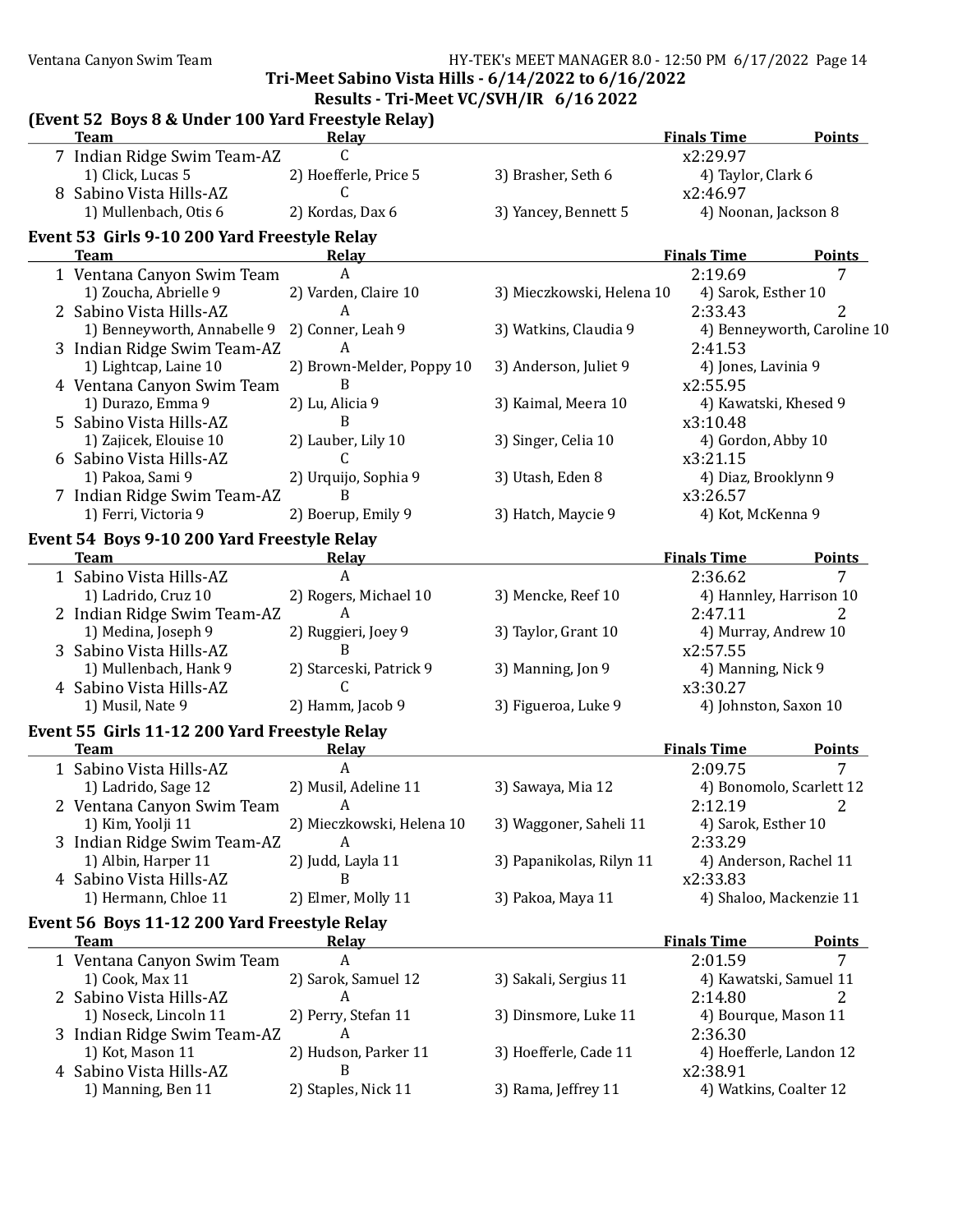### Ventana Canyon Swim Team HY-TEK's MEET MANAGER 8.0 - 12:50 PM 6/17/2022 Page 15

Tri-Meet Sabino Vista Hills - 6/14/2022 to 6/16/2022 Results - Tri-Meet VC/SVH/IR 6/16 2022

|                                         | (Event 56 Boys 11-12 200 Yard Freestyle Relay) |                              |                           |                        |                         |  |
|-----------------------------------------|------------------------------------------------|------------------------------|---------------------------|------------------------|-------------------------|--|
|                                         | <b>Team</b>                                    | Relay                        |                           | <b>Finals Time</b>     | <b>Points</b>           |  |
|                                         | 5 Indian Ridge Swim Team-AZ                    | B                            |                           | x2:54.63               |                         |  |
|                                         | 1) Hartley, Mason 11                           | 2) Hatch, William 11         | 3) Medina, Nathan 12      |                        | 4) Johnston, Bennett 11 |  |
|                                         | --- Sabino Vista Hills-AZ                      | C                            |                           | <b>NS</b>              |                         |  |
|                                         | 1) Rogers, Enoch 12                            | 2) Hughes, Liam 11           | 3) Hannley, Harrison 10   | 4) Blanarovich, Zen 12 |                         |  |
|                                         | Event 57 Girls 13-14 200 Yard Freestyle Relay  |                              |                           |                        |                         |  |
|                                         | Team                                           | Relay                        |                           | <b>Finals Time</b>     | <b>Points</b>           |  |
|                                         | 1 Indian Ridge Swim Team-AZ                    | A                            |                           | 2:02.10                | 7                       |  |
|                                         | 1) Davison, Parker 13                          | 2) Snyder, Lauren 14         | 3) Keippel, Madeleine 13  | 4) Hadley, Megan 13    |                         |  |
|                                         | Event 58 Boys 13-14 200 Yard Freestyle Relay   |                              |                           |                        |                         |  |
|                                         | <b>Team</b>                                    | <b>Relay</b>                 |                           | <b>Finals Time</b>     | <b>Points</b>           |  |
|                                         | 1 Sabino Vista Hills-AZ                        | A                            |                           | 1:49.74                | 7                       |  |
|                                         | 1) Elsesser, Ariston 13                        | 2) Noseck, Roman 13          | 3) Dinsmore, Nick 14      | 4) Bourque, Remy 13    |                         |  |
|                                         | 2 Indian Ridge Swim Team-AZ                    | A                            |                           | 1:55.10                | 2                       |  |
|                                         | 1) Murray, Mathew 13                           | 2) Gummerson, Henry 14       | 3) Kruszewski, Andrew 14  | 4) Correa, Brandon 14  |                         |  |
|                                         | 3 Ventana Canyon Swim Team                     | A                            |                           | 1:56.48                |                         |  |
|                                         | 1) Twomey, Patrick 13                          | 2) Lynch, Dylan 13           | 3) Kawatski, Samuel 11    | 4) Sarok, Samuel 12    |                         |  |
|                                         | 4 Sabino Vista Hills-AZ                        | B                            |                           | x2:02.87               |                         |  |
|                                         | 1) Pakoa, Zachary 14                           | 2) Wood, Basil 14            | 3) Musil, Ben 13          | 4) Mitchell, Cole 13   |                         |  |
|                                         | Event 59 Girls 15-18 200 Yard Freestyle Relay  |                              |                           |                        |                         |  |
|                                         | <b>Team</b>                                    | <b>Relay</b>                 |                           | <b>Finals Time</b>     | <b>Points</b>           |  |
|                                         | 1 Ventana Canyon Swim Team                     | $\mathbf{A}$                 |                           | 1:51.40                | 7                       |  |
|                                         | 1) Bailey, Bellamy 16                          | 2) Castellanos, Elizabeth 17 | 3) Burns, Alexa 16        | 4) Stagg, Madeline 14  |                         |  |
|                                         | 2 Sabino Vista Hills-AZ                        | A                            |                           | 1:52.52                | 2                       |  |
|                                         | 1) Finical, Skyler 15                          | 2) McCue, Taylor 17          | 3) Mitchell, Delaney 17   | 4) Melendez, Megan 17  |                         |  |
|                                         | 3 Indian Ridge Swim Team-AZ                    | A                            |                           | 2:02.07                |                         |  |
|                                         | 1) Davison, Mia 17                             | 2) Guymon, Molly 15          | 3) Dasse, Clementine 15   | 4) Lightcap, Ryann 15  |                         |  |
|                                         | 4 Sabino Vista Hills-AZ                        | B                            |                           | x2:02.55               |                         |  |
|                                         | 1) Staples, Kat 17                             | 2) Musil, Liliana 15         | 3) Barela, Frankie 16     | 4) Mitchell, Avery 15  |                         |  |
|                                         | 5 Sabino Vista Hills-AZ                        | C                            |                           | x2:20.38               |                         |  |
|                                         | 1) Wood, Lily 17                               | 2) Hannley, Sophie 13        | 3) Grimes, Gigi 15        | 4) Grizzle, Kelsey 18  |                         |  |
|                                         | Event 60 Boys 15-18 200 Yard Freestyle Relay   |                              |                           |                        |                         |  |
|                                         | <b>Team</b>                                    | <b>Relay</b>                 |                           | <b>Finals Time</b>     | <b>Points</b>           |  |
|                                         | 1 Sabino Vista Hills-AZ                        | A                            |                           | 1:38.86                | 7                       |  |
|                                         | 1) Perry, Jared 17                             | 2) Rafacz, Cody 17           | 3) Rafacz, Erik 15        | 4) Tong, Brandon 18    |                         |  |
|                                         | 2 Ventana Canyon Swim Team                     |                              |                           | 1:41.84                |                         |  |
|                                         | 1) Nguyen, Benjamin 17                         | 2) Stagg, Remington 16       | 3) Zhang, Cyrus 15        | 4) Zreda, Kajtek 16    |                         |  |
|                                         | 3 Indian Ridge Swim Team-AZ                    | A                            |                           | 1:43.39                |                         |  |
|                                         | 1) Kruszewski, Nathan 18                       | 2) Brenner, Nicholas 18      | 3) Kruszewski, Brenden 17 | 4) Correa, Dylan 16    |                         |  |
|                                         | 4 Sabino Vista Hills-AZ                        | B                            |                           | x2:00.22               |                         |  |
|                                         | 1) Grimes, Jax 17                              | 2) Irey, Max 16              | 3) Mulholland, Ryan 18    | 4) Witthoft, Blake 17  |                         |  |
|                                         | 5 Indian Ridge Swim Team-AZ                    | B                            |                           | x2:02.03               |                         |  |
|                                         | 1) Rustand, Mason 15                           | 2) Botkin, Gavin 15          | 3) Keippel, Levi 15       |                        | 4) Maddock, Jackson 17  |  |
|                                         | <b>Combined Team Scores</b>                    |                              |                           |                        |                         |  |
| Combined Team Scores - Through Event 60 |                                                |                              |                           |                        |                         |  |
|                                         |                                                |                              |                           |                        |                         |  |
|                                         | 1. Ventana Canyon Swim Team                    | 145                          | 2. Sabino Vista Hills     |                        | 135                     |  |
|                                         | 3. Indian Ridge Swim Team                      | 42                           |                           |                        |                         |  |